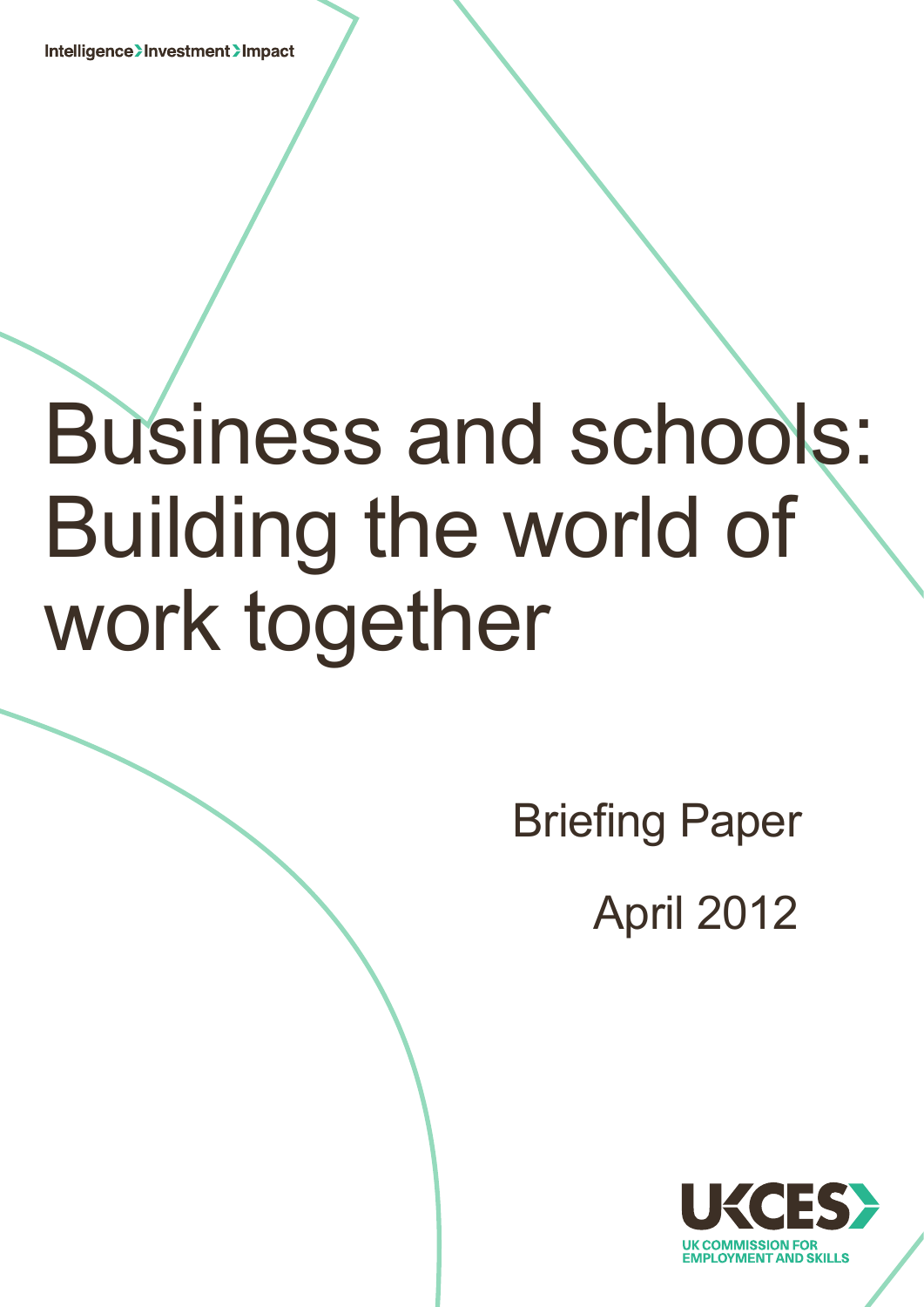#### **Foreword**

There are some simple truths contained within this report. To many in business they will come as no surprise and likewise, I suspect, to many in education. The core truth is that businesses and schools working in partnership produce substantial benefits for everybody involved: most importantly, young people's awareness and experience of the workplace.

However, the fact that businesses continue to identify the barriers and improvements needed, confirms the need for more action to be taken by businesses, schools and organisations working in this area, to remove the barriers and challenges.

The UK Commission for Employment and Skills is committed to playing our part in implementing the recommendations from this report:

#### **Call to action to policy makers and businesses**

The UK Commission will make its findings publicly available and work with partner organisations to disseminate the key messages from this report and the case studies to businesses and policy makers. It is critical for us to work with partner organisations to do this and build on the good practice and work being carried out by these organisations in this area.

#### **The UK Commission's work for 2012/13**

There are three key areas for addressing the recommendations – Employer Ownership, Career Opportunities for Young People and Investment.

#### **Employer Ownership**

The UK Commission will continue to communicate the value and benefits of Employer Ownership. Businesses have been invited to put forward innovative proposals for co-investment in skills and training that will have a real impact on their employees, business and the sector, as part of a pilot. Work experience, high quality careers advice and strategic links to schools and colleges to support curriculum delivery can be included as part of a package of co-invested activity.

#### **More career opportunities for young people**

The UK Commission recognises the challenges for business concerning youth unemployment, the changing labour market for young people and business recruitment practices and will use this research to inform planned work in this area. We are planning to carry out work to better understand the labour market and young people; to make the business case for recruiting young people and improving recruitment practice.

#### **Investment**

We are co-investing in business-led solutions that have the potential to raise skill levels to drive enterprise and economic growth, and to create more and better jobs. A number of the current investments include businesses improving the perceptions of young people of careers in specific sectors, and businesses working with schools and colleges to provide work experience opportunities and to provide resources to support the core curriculum.

#### **James Wates**

**Deputy Chairman of Wates Group and a Commissioner at the UK Commission for Employment and Skills**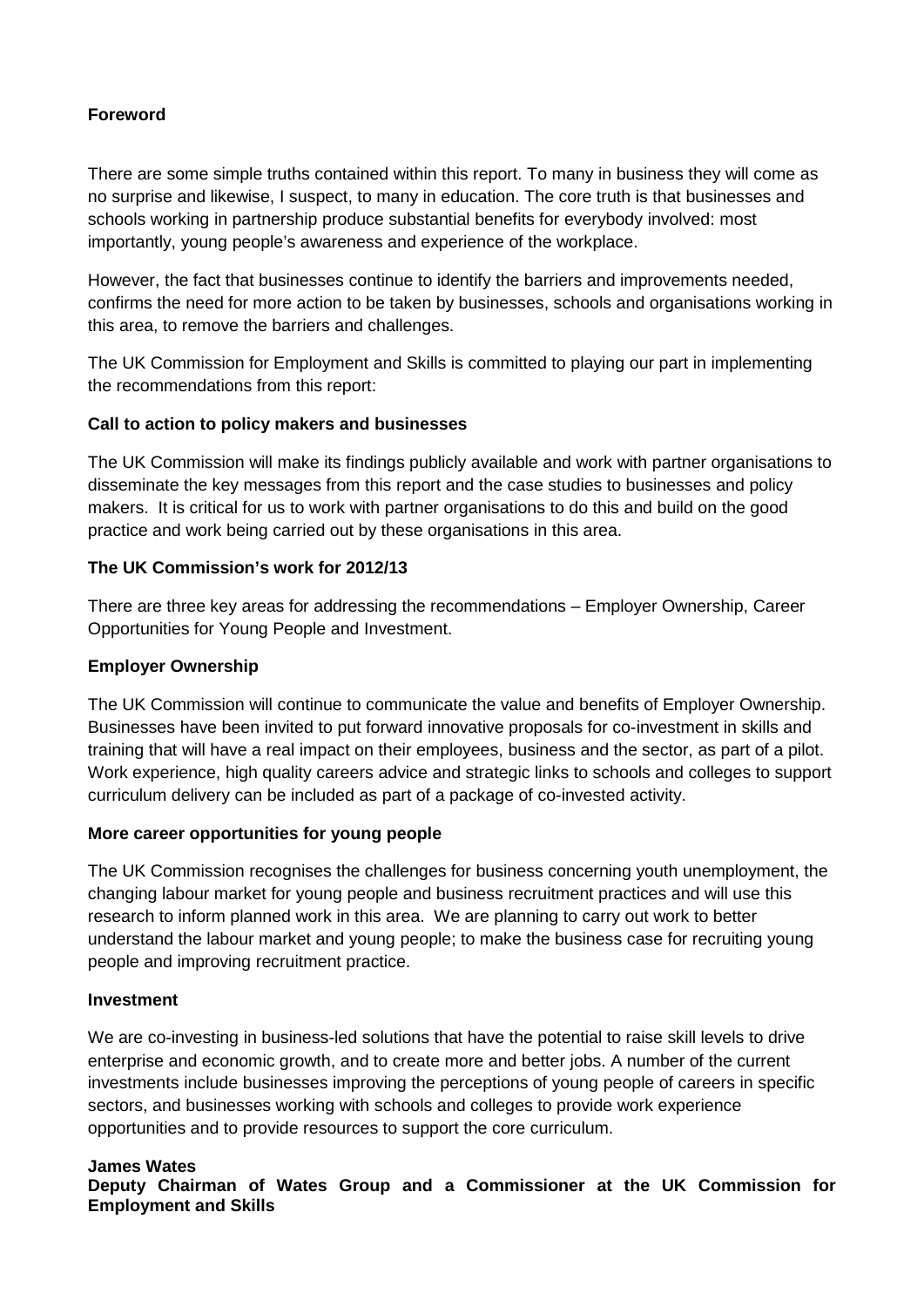### **Acknowledgements**

The UK Commission for Employment and Skills would like to thank all of the people who have contributed to this research and provided their support and time to this project.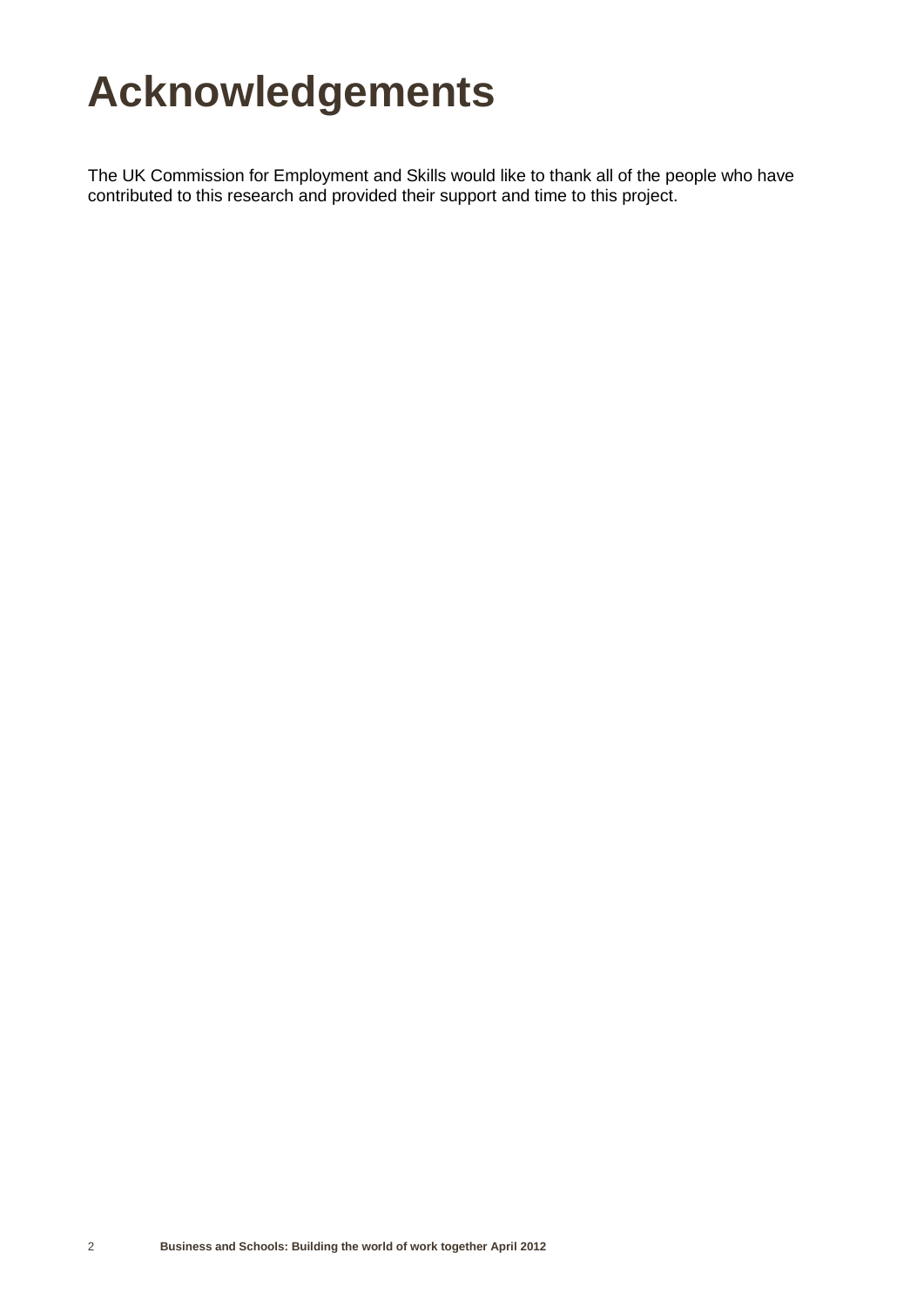### **Contents**

| Enrichment and enhancement of the delivery of education16 |  |
|-----------------------------------------------------------|--|
| Providing quality work experience opportunities 17        |  |
|                                                           |  |
|                                                           |  |
|                                                           |  |
|                                                           |  |
|                                                           |  |
|                                                           |  |
|                                                           |  |
|                                                           |  |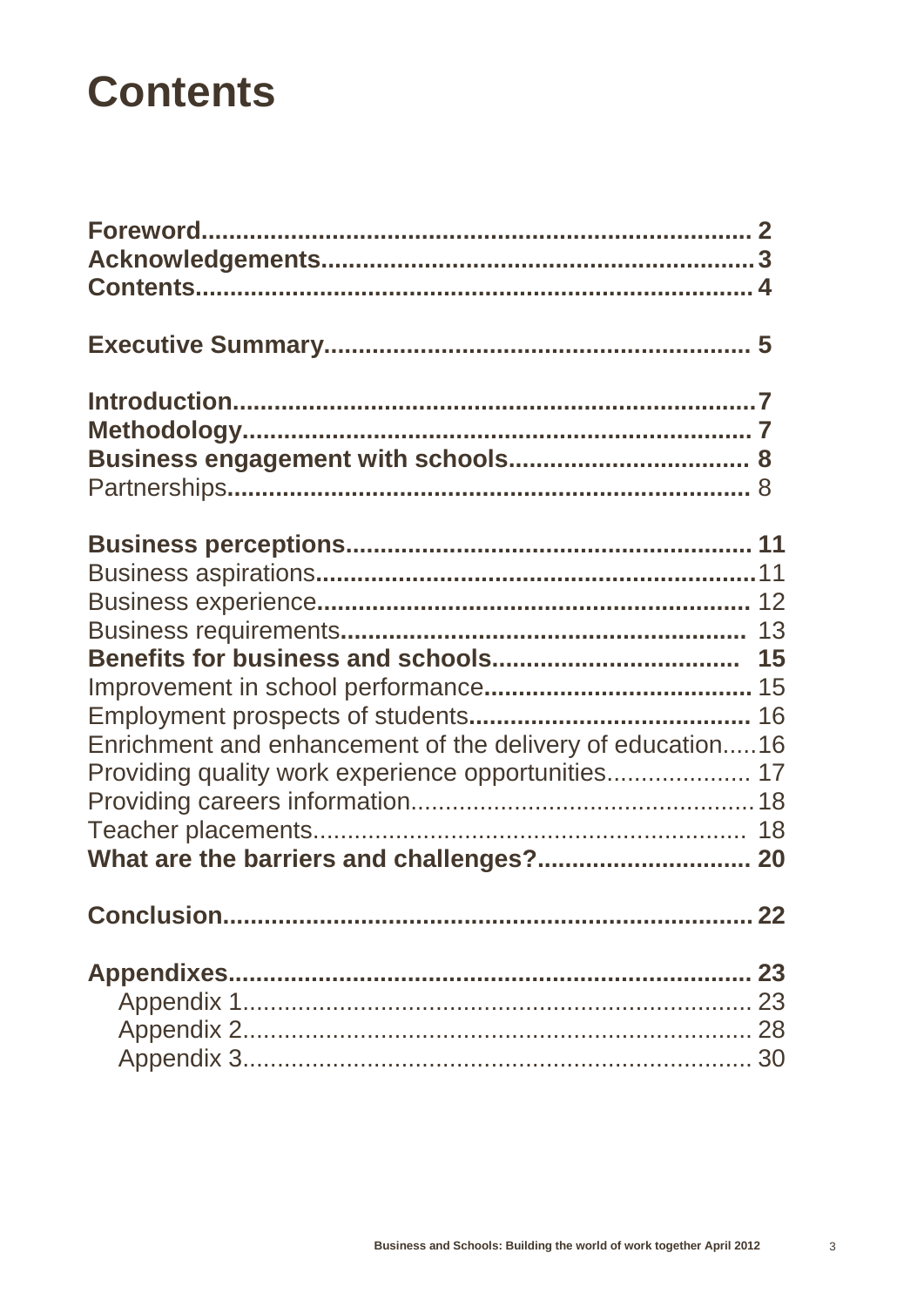## **Executive Summary**

The UK Commission for Employment and Skills has carried out research into the perceptions and experiences of businesses when working with schools to build the world of work into education. We have focussed on how businesses influence the design and delivery of the curriculum, provide work experience and raise awareness of careers.

This report presents the key findings from the research and provides recommended solutions to the identified barriers hindering businesses from engaging with schools.

#### **Awareness and understanding of the world of work is integral to the delivery of education and this is best achieved through business and schools working in partnership**

Businesses have identified a number of reasons for working with schools. These include helping to close the gap between their needs and education provision, making sure enough young people are thinking about careers in their sectors, improving recruitment and as part of their commitment to the local communities in which they operate.

We have identified the key areas in which businesses are currently working with schools:

- **enriching and enhancing the delivery of education** and building the world of work in general into education
- planning and providing **work experience** opportunities
- providing **careers information** and raising the profile of careers in a sector

Businesses recognise that they need to work with schools. Good practice shows that successful partnerships between businesses and schools happen at a local level. Many businesses and schools have built up strategic and long term partnerships which have enabled them to work together to mutual benefit. We have highlighted a number of these throughout this report and developed a range of case studies which we will publish alongside this report.

#### **Barriers**

We have identified the following main barriers and challenges experienced by businesses when working with schools:

#### **Businesses and schools working together**

- difficulties for small businesses to "get a foot in the door" with schools which tend to find it easier to work with larger businesses
- some schools do not recognise the role that businesses can play in working with them to enhance and enrich the education experience for their students
- some schools are focussing on areas that relate to performance tables such as exam results and do not see working with businesses as a priority
- constraints of the time and resource businesses can provide to work with schools

#### **Work experience**

- having to turn schools away due to the volume of demand and the timing being too prescriptive for work experience placements – most schools request work experience placements in the summer term
- poor quality placements or placements that do not meet the needs of the student due to poor planning of the work experience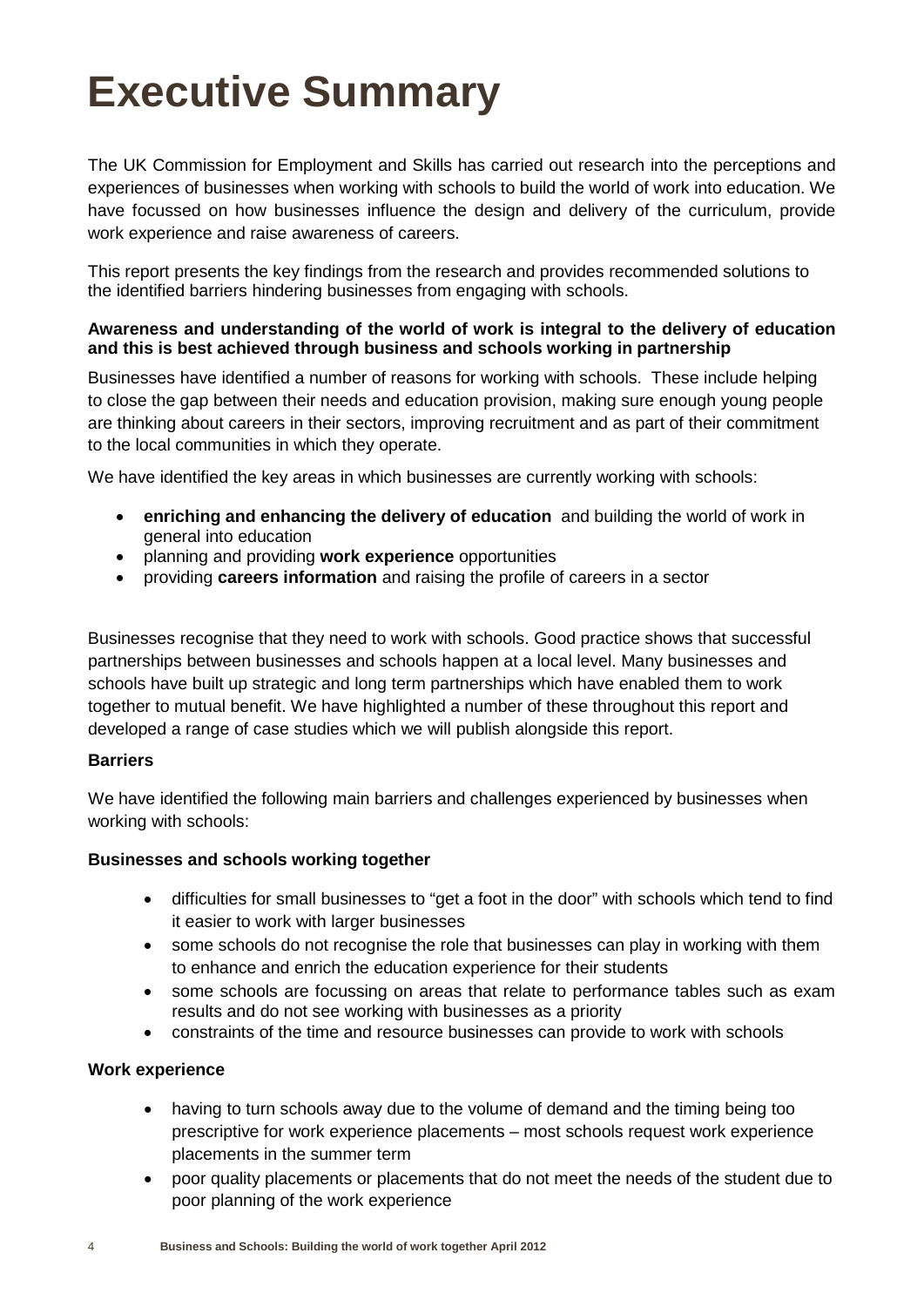#### **Awareness of and access to guidance and support**

- not knowing where to start lack of access to clear guidance, information and support
- misinformation and misunderstanding by both schools and businesses around the areas of regulation - insurance, health and safety and Criminal Records Bureau (CRB) checks

To strengthen the findings and address these barriers, we make the following recommendation.

#### **Recommendation:**

More businesses and schools should build partnerships at a local level to:

- enhance and enrich the delivery of education through a range of activities for example through businesses providing curriculum materials, arranging site visits, carrying out talks in schools
- increase the flexibility of the timing of work experience opportunities so that more quality placements can be arranged throughout the school year and can be integrated throughout education
- provide up to date information about careers in their sectors and raise the profile of careers

#### **To enable this to happen:**

.<br>-

More **businesses** should work with schools to make them aware of the relevance of business engagement to enhance and enrich the delivery of education, and put resources into working with schools.

More **schools** should recognise the relevance of engaging with businesses to enhance and enrich the delivery of education, and put resources into working with businesses.

**Governments and relevant organisations** should play their respective parts in removing the identified barriers around access to simple guidance and support. This includes:

- making businesses and schools aware of the guidance and support that is available
- making the quidance more accessible
- providing simple clear guidance to correct the misunderstandings of the requirements for both businesses and schools regarding areas such as Criminal Records Bureau (CRB) checks, Health and Safety and risk assessment<sup>[1](#page-5-0)</sup>
- incorporating information on progress and destinations in school performance tables.

**The UK Commission for Employment and Skills** is committed to playing our part in implementing these recommendations. We will make the findings from this project publicly available and work with partner organisations to disseminate the key messages from this report and the case studies to businesses and policy makers. We will build on and incorporate the evidence into our business plan for 2012-13, in the areas of Employer Ownership, More career opportunities for young people and Investment.

<span id="page-5-0"></span> $1$  The Health and Safety Executive are in the process of simplifying the information and guidance around health and safety for publication in April 2012. In England, the Department for Education have developed a Frequently Asked Questions (FAQ) "myth buster" to begin to dispel some of these misunderstandings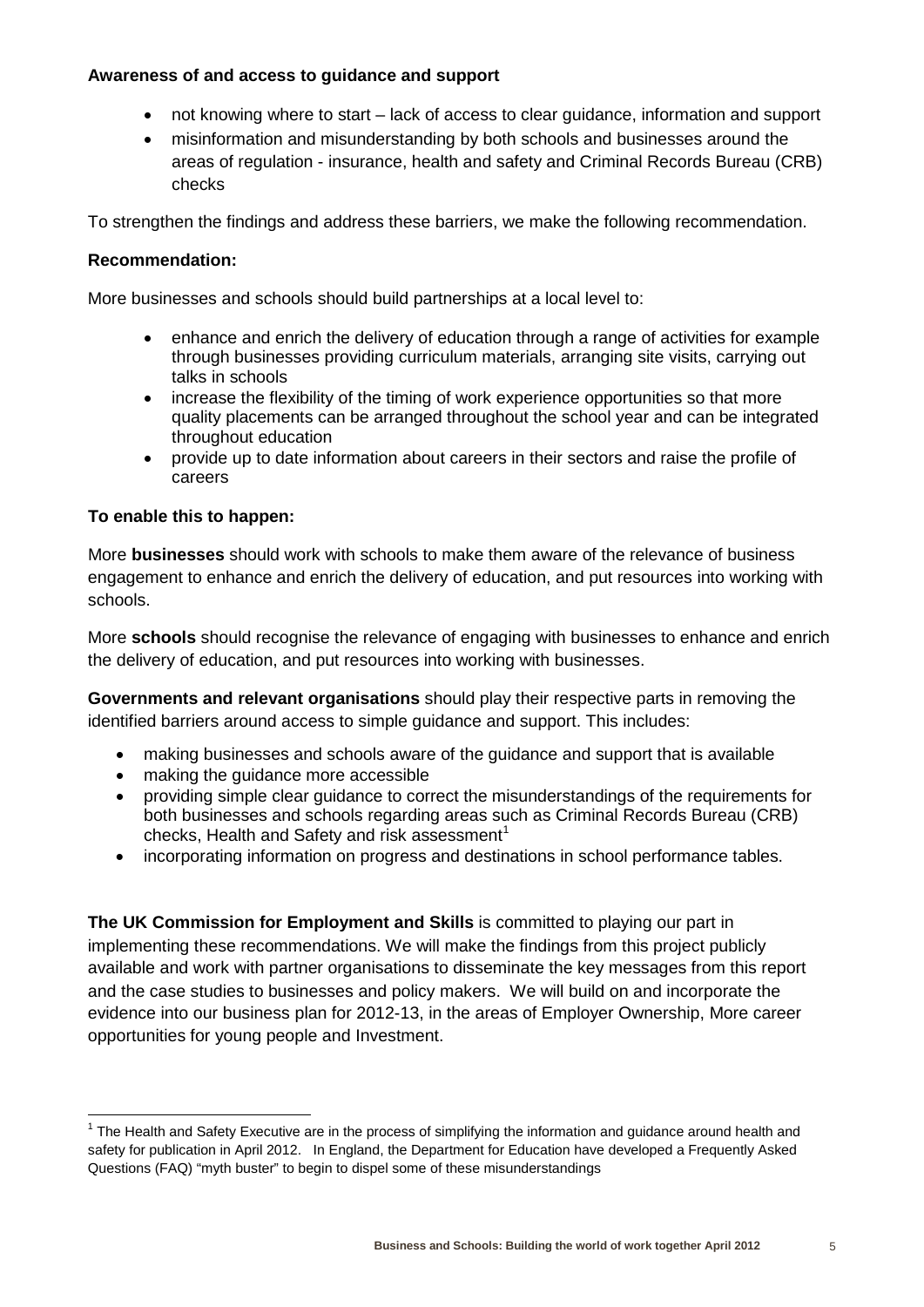# **1 Introduction**

The rise in youth unemployment we see today began in 2005 before the recent recession. This suggests a structural cause beyond the current economic situation which is due to a number of reasons. This includes the fact that the labour market has been changing in ways that impact negatively on young people. Entry points and progression pathways for young people are diminishing and this is set to continue. The unemployment rate of 16-24 year olds in the UK continues to rise and was at [2](#page-6-0)2 per cent as at November 2011<sup>2</sup>.

This project was set up to build on the Youth Inquiry and Employability research produced by the UK Commission<sup>[3](#page-6-1)</sup> and conduct small scale, focused research to understand businesses' perceptions and experiences of the following areas:

- the skills, experience and attributes businesses look for when recruiting young people
- the respective roles of education and businesses in preparing young people for work
- partnerships between businesses and schools
- ways in which businesses engage with schools to build the world of work into education.

Its purpose was to:

- develop an understanding of businesses' perceptions towards youth recruitment and their experiences of working with education to prepare young people for work
- identify case studies of good practice to encourage more businesses to work with schools
- enable Commissioners to influence policy makers by making them aware of the role businesses have in supporting schools
- provide a response to relevant government consultations<sup>[4](#page-6-2)</sup>

The research has not focused on school perceptions of working with business. This is out of scope of this report but it may be useful to follow up the research.

#### **Methodology**

We undertook a review of existing research<sup>[5](#page-6-3)</sup> and carried out qualitative research with 100 businesses through a combination of one to one telephone interviews and face to face focus groups.

Businesses were selected on the basis of:

- a mixture of those who do and those who do not recruit young people aged 16-18
- a range of those who do and do not engage with schools
- a range of large, medium and small businesses across England, Scotland and Wales.

To set the scene in the interviews and in preparation for the focus groups, we established which businesses have recruited young people aged 16-18 in the last two years.

Approximately 80% of the businesses who took part in this research already recruit young people. This is mainly through Apprenticeships, with a smaller number of businesses recruiting young people directly into jobs. For the majority of the businesses, the number of young people they have recruited over the past two years has decreased in line with the general reduction of numbers of staff recruited. Many of the large and medium sized businesses involved in our research have well established and respected Apprenticeship programmes with annual recruitment. Smaller

<span id="page-6-0"></span><sup>&</sup>lt;sup>2</sup> Figures for September to November 2011 from the Labour Market Statistics: January 2012

<span id="page-6-1"></span><sup>&</sup>lt;sup>3</sup> The Employability Challenge - February 2009, Employability: Incentivising Improvement - June 2010 and The Youth<br>Inquiry - March 2011– UK Commission for Employment and Skills

<span id="page-6-2"></span> $<sup>4</sup>$  As part of the project, the UK Commission provided a response to DfE's (England) consultations on Removing the</sup> statutory duty to deliver work related learning at Key Stage 4 and Study Programmes for 16-19 year olds 5 Statu<br>5 The UK Commission published this in "Employers and the recruitment of young people 16-18 year olds: An evid

<span id="page-6-3"></span>review August 2011".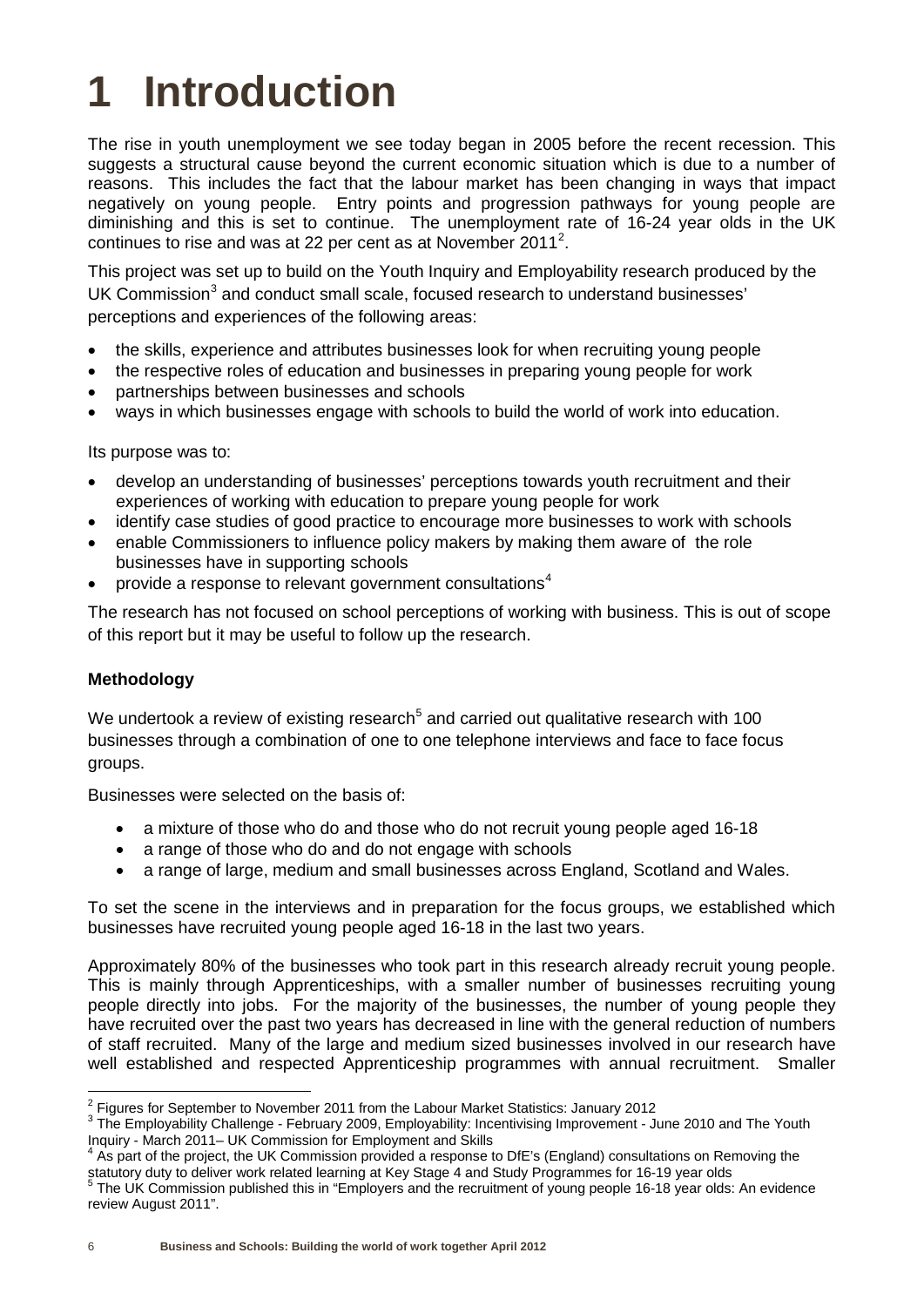businesses tend to recruit individual or small numbers of young people including apprentices, as the business need arises. Other businesses, when they recruit, do so to ensure they reflect the profile of their local community or for example to recruit more females into engineering.

Further details regarding methodology for the research and a copy of the questionnaire are included in Appendix 1.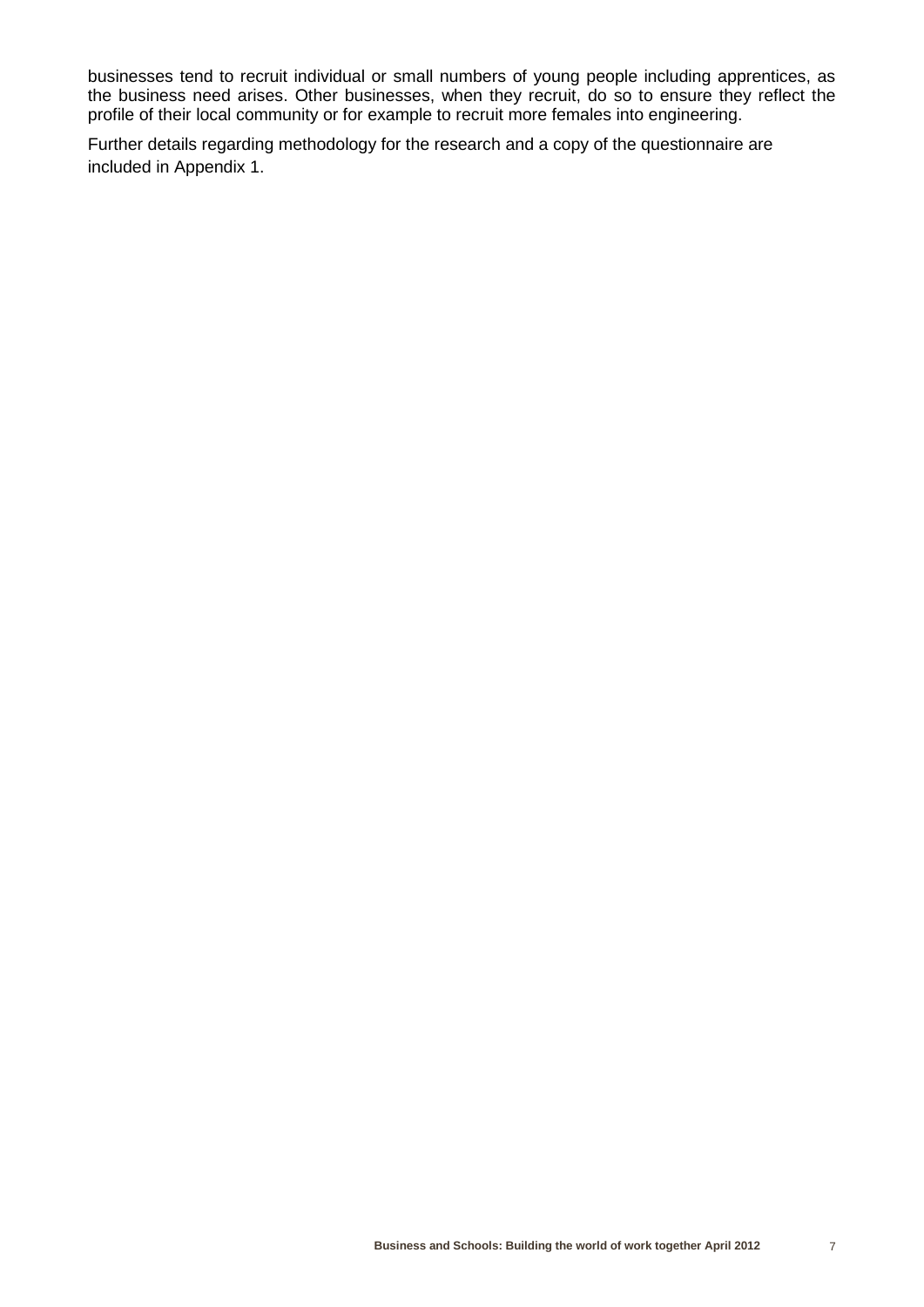### **2 Business engagement with schools**

Businesses engage with schools at a number of levels. In general, businesses can be regarded as:

- **consumers** when they hire young people who leave school or college
- **stakeholders** when they provide leadership through their involvement in the design, development, management, delivery and assessment of learning
- **strategic partners** when there is sustained interaction between businesses and education institutions

Engagement between schools and businesses takes different forms and with different structures: one to one relationships between a business and a local school are common as are one-to-many relationships between multiple businesses and a single school or vice versa. Use of local networks is also common. We investigated each of these types of relationships.

#### **Partnership between an individual business and an individual school or several local schools**

These types of partnership are often based on a formalised relationship between a business and a single or multiple schools, with a named point of contact from the business and a named Head Teacher or teacher at each school. Through this relationship, roles and responsibilities of each party are clearly outlined and a planned cycle or timetable of activity is agreed. This enables both the businesses and the schools to build in the time and resource fully to ensure that all activity adds value for the student, the business and the school. The level of activity is dependent on the time and resources all parties have to offer the partnership.

Some businesses highlighted that partnerships often started through an informal request from a local school to carry out a careers talk or provide a work experience placement. This then developed into small scale activity on a regular basis and has led to a more formalised relationship between the two. $6$ 

#### **Partnership between several businesses and several local schools**

This occurs through wider partnerships being developed at a local or regional level. Businesses have identified good practice through several businesses and local schools forming a network where different businesses can either support different schools or working together, individual businesses can each support specific activities/subject areas which will share the "burden" and enable schools to benefit with links from different businesses.

One example of this is through the Local Advisory Board approach which supports Career Academies set up between businesses and schools. A Local Advisory Board facilitates partnerships between the Career Academy and local businesses. It serves as an advocate

<u>.</u>

<span id="page-8-0"></span> $6$  One example of this is the partnership between Signature Leather and Yale College. The business and the college worked together on the A level Business students Signature Leather "Japanese Project" which was packed full of useful research information for the company and is a good example of how a business like Signature Leather can work across a number of diverse subjects and faculties, and build a relationship in one educational institution given their diverse course offering. Further information on this case study can be found in Appendix 2.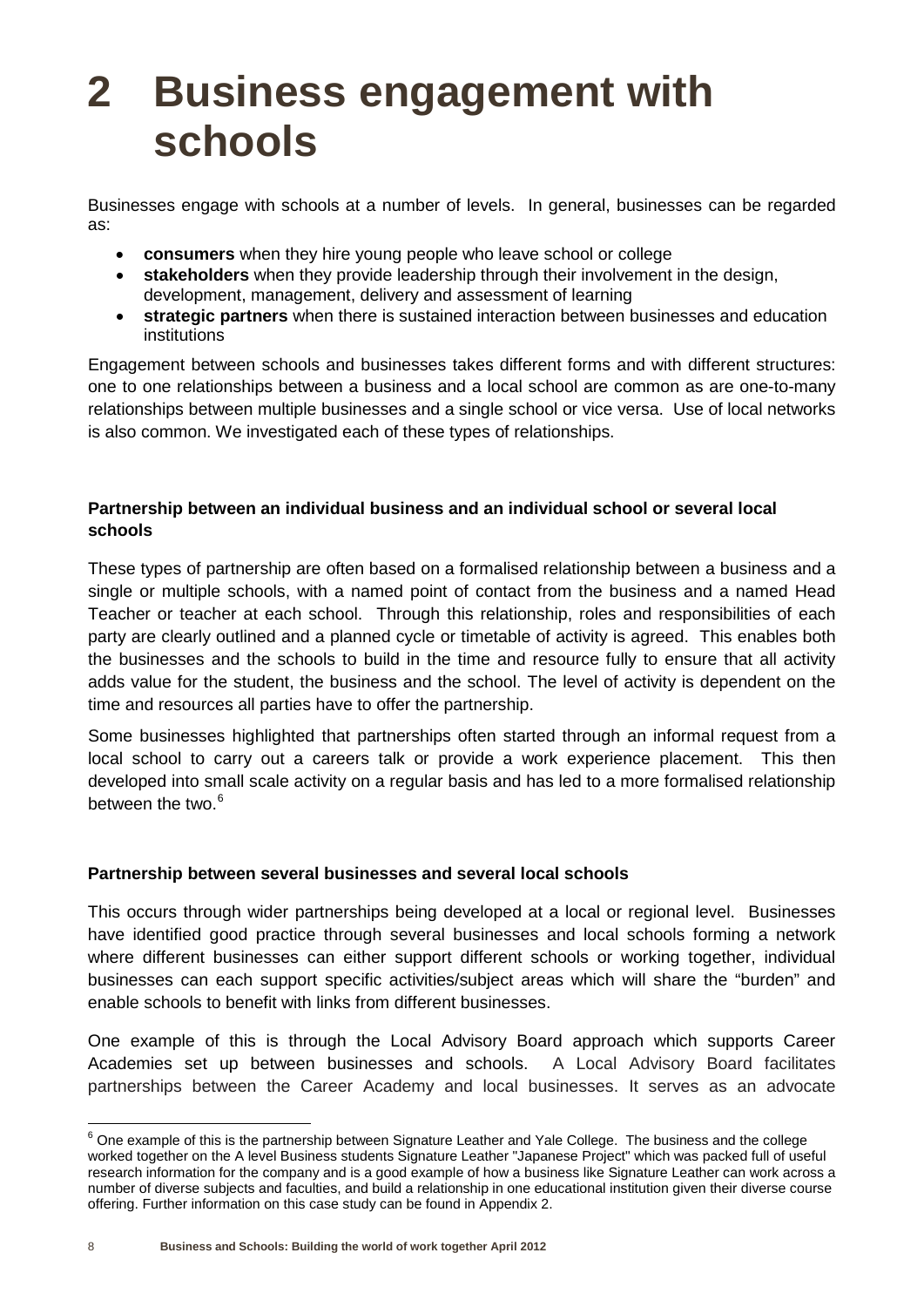leveraging corporate and community support, raising awareness and building relationships. Members also help develop Partner in Business volunteers, workplace visits and assist in securing paid internships for Career Academy students.<sup>[7](#page-9-0)</sup>

#### **Brokerage role of intermediary organisations**

Businesses which use them have identified the brokerage role of organisations such as Chambers of Commerce and business and education partnerships, as being helpful and supportive in enabling businesses and schools to work together. These organisations provide a service to make links between local schools and businesses for a variety of activities such as work experience placements, enterprise and careers talks, and mock interview sessions. Some businesses indicated that they found the role of these organisations crucial in brokering relationships with schools and arranging activities.

One example of this is Careers Wales who broker and arrange a variety of activities for businesses to work with schools and colleges. Activities include 'Dragons Den' events where students work on a project to start up a business, work in teams and present to the Dragons (businesses); and Interview Days where the students apply for jobs and produce personal statements; dress for interview and the businesses carry out the interviews.

All of these methods of engagement offer businesses some level of influence within the school. More significant levels of engagement involve situations in which businesses contribute to the learning process in schools and colleges in regard to:

- enrichment and enhancement of the delivery of education and enabling awareness and understanding of the world of work
- providing quality work experience opportunities

.<br>-

• providing careers information to raise the profile of careers in a sector

The depth of business engagement with the schools community depends on **business perceptions** of the value they can bring to the schools and young people, as well as the recruitment benefit they gain from a work-prepared cohort of young people.

<span id="page-9-0"></span> $7$  Career Academies U[K http://www.careeracademies.org.uk/](http://www.careeracademies.org.uk/) leads and supports a movement of over 1000 employers and over 120 schools and colleges, working together to raise the aspirations of 16 to 19-year-olds. Partners in Business are volunteers who mentor a young person on a one to one basis through a range of activities. An example of this in practice is the partnership between Mears Group and Lambeth College's Career Academy which resulted from Mears' involvement in the Local Advisory Board. Further information on this case study can be found in Annex 2.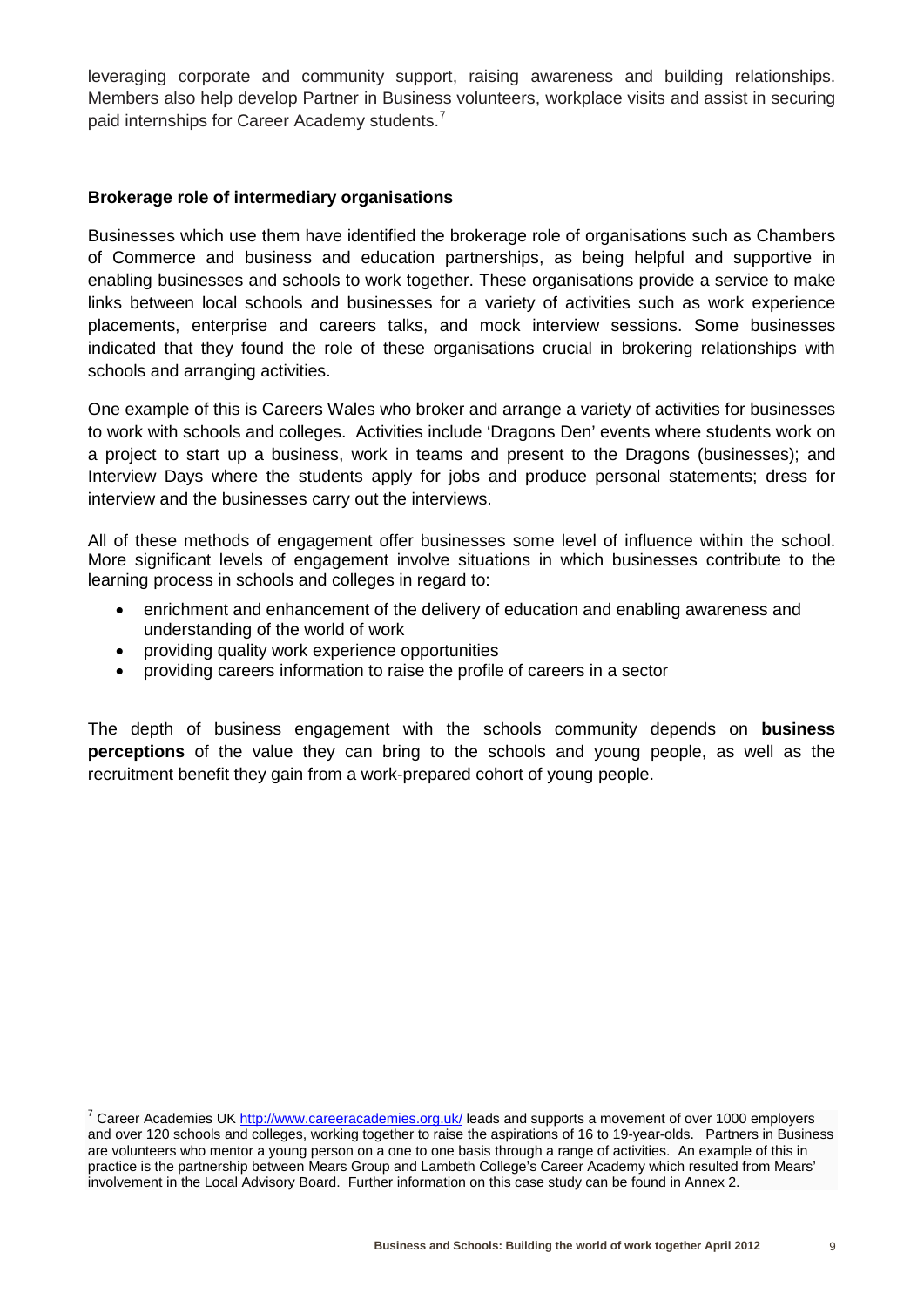# **3 Business perceptions**

Our research investigated business perceptions across a number of areas but specifically looked at business aspirations, experiences and 'wants' regarding recruitment of young people:

#### **Business Aspirations**

We asked businesses which skills, experience and attributes they look for when recruiting young people. We have summarised these into five broad areas:

| <b>Employability Skills</b>     |                                                                    |  |
|---------------------------------|--------------------------------------------------------------------|--|
|                                 | Softer skills such as problem solving, team working and            |  |
|                                 | interpersonal skills <sup>8</sup>                                  |  |
|                                 |                                                                    |  |
| <b>Attributes and qualities</b> | Young people should:                                               |  |
|                                 |                                                                    |  |
|                                 | have a basic understanding of what it means to work                |  |
|                                 | and know the basic etiquette                                       |  |
|                                 | know how to present themselves at work, how to                     |  |
|                                 | prepare and present themselves for interviews, know                |  |
|                                 | to turn up on time                                                 |  |
|                                 |                                                                    |  |
|                                 | have enthusiasm and drive                                          |  |
| <b>Work experience</b>          | Some form of work experience. This could include work              |  |
|                                 | experience while at school or college, part-time work, voluntary   |  |
|                                 | work including membership of groups.                               |  |
|                                 |                                                                    |  |
| Knowledge base/qualifications   | Young people should have:                                          |  |
|                                 |                                                                    |  |
|                                 | English and Maths qualifications as a minimum. <sup>9</sup> In the |  |
|                                 | Engineering sector, businesses also stated that                    |  |
|                                 | Science qualifications were also essential.                        |  |
|                                 | the applied skills from these areas not just the                   |  |
|                                 |                                                                    |  |
|                                 | theoretical knowledge; the delivery of the subjects                |  |
|                                 | should bring them "to life" and show how what is learnt            |  |
|                                 | in the classroom, for example Maths and English,                   |  |
|                                 | applies in a variety of work contexts.                             |  |
| <b>Careers information</b>      | Young people should have a good realistic understanding of         |  |
|                                 | the career options and opportunities open to them. This            |  |
|                                 | includes enabling young people to be aware of the                  |  |
|                                 |                                                                    |  |
|                                 | opportunities available to them, including Apprenticeships, and    |  |
|                                 | have access to up to date information on careers; enabling         |  |
|                                 | teachers to gain up to date knowledge and experience of the        |  |
|                                 | world of work through teacher placements or CPD                    |  |
|                                 | opportunities.                                                     |  |
|                                 |                                                                    |  |
|                                 |                                                                    |  |

.

<span id="page-10-0"></span><sup>&</sup>lt;sup>8</sup> The Employability Challenge (UK Commission for Employment and Skills February 2009) recognises that employability skills are the skills almost everyone needs to do almost any job. They are the skills that must be present to enable an individual to use the more specific knowledge and technical skills that their particular workplaces will require.

<span id="page-10-1"></span><sup>&</sup>lt;sup>9</sup> GCSEs in England and Wales; National Qualifications in Scotland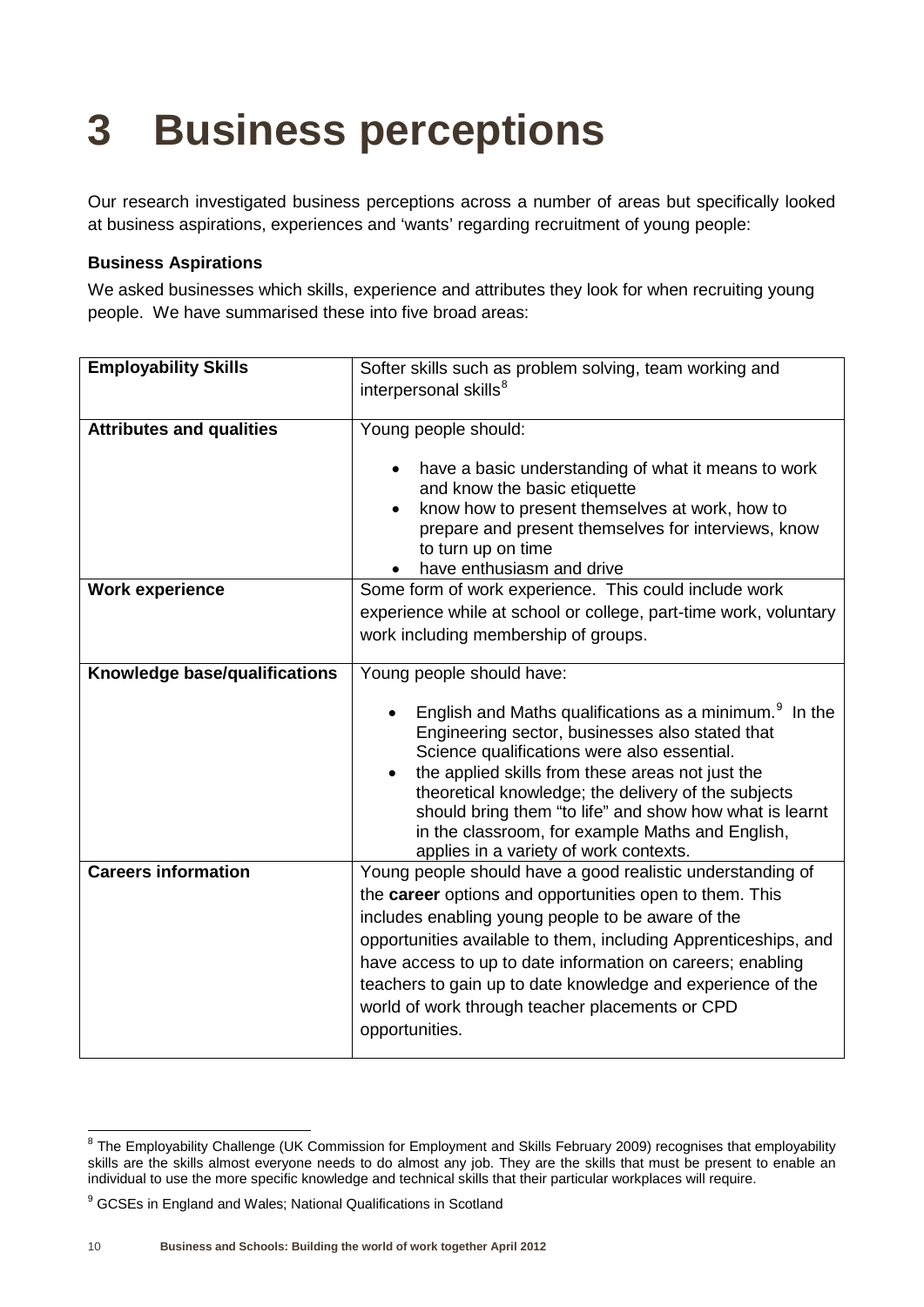There was a variation in the order of importance that businesses placed on these areas. For some businesses, the knowledge base/qualifications area was the most important. All of the businesses who took part in the research highlighted the importance of attributes and qualities and employability skills. Some businesses even highlighted that these two areas were as or more important than academic qualifications. All the businesses highlighted the importance of experience of work or at the very least, an awareness and basic understanding of work. They recognise the value of work experience whether this is through part time work or through voluntary work.<sup>[10](#page-11-0)</sup> This supports the analysis of findings from other recent UK Commission research.<sup>[11](#page-11-1)</sup>

#### **Business Experience**

.<br>-

Businesses identified their different experiences of the quality of the young people they have recruited at ages 16-18. Some have positive experiences and are happy with the young people they have recruited. Others (mainly large and medium sized businesses) have ensured that they recruit the best young people through a rigorous selection process and are therefore happy with the quality of the young people they have recruited. A small number of businesses, both large and small, highlighted that they have experienced difficulties when recruiting young people with the skills they were looking for. In general terms, businesses identified that they were not always happy with the quality of the **pool** of young people for recruitment but are happy with the quality of the young people they **ultimately recruit** following the selection process.

Most of the businesses stated that the areas where they find young people are poorly prepared relates to a **lack of "experience".** They also commonly cite **attitude and motivation**.

This concurs with the evidence from the recent UK Employer Skills Survey (ESS 2011)<sup>[12](#page-11-2)</sup> which finds that almost three in five businesses in England, Northern Ireland and Wales recruiting 16 year old school leavers find them well prepared (59%), rising to 64% of those recruiting 17-18 year olds from school and 72% of those recruiting from Further Education. Where businesses find their young recruits poorly prepared, only a small minority cite issues with literacy or numeracy (4% of those taking on 16 year old school leavers) or a poor education (3% of those taking on 16 year old school leavers). Instead their concerns are around experience of work and life more generally (23% of those taking on 16 year old school leavers).

The one area of difference through the research for this project is that about 60% of the businesses identified that they are not confident in the standards of **communication and numeracy** of young people in relation to their expectations of the level of these skills when recruiting. Businesses highlighted that this is most commonly identified during the application process for posts. A high proportion of the businesses, across all sizes, stated that they are often shocked at the poor quality of applications in relation to spelling and grammar and the ability to structure proper sentences and paragraphs. They also said that they expect young people to be able to perform basic tasks using these skills such as communicating with other employees and customers, and producing written communication with accurate spelling and grammar. Other businesses said that they find that they need to support some of their young employees to develop their basic skills in these areas and feel that these should already have been addressed in education. Other research identified through the project also supports these perceptions.<sup>[13](#page-11-3)</sup>

We believe this contrast is due to the fact that in this project research, we asked businesses about their perceptions at the point of recruitment, rather than after the young people have been recruited. There may also be factors such as the range of businesses involved in this research.

 $10$  The number of full-time learners at 16-17 who combine work with their learning has been declining steadily from 40%

<span id="page-11-1"></span><span id="page-11-0"></span>in the late 1990s to around 20% now - LFS<br><sup>11</sup> The Employability Challenge - February 2009, Employability: Incentivising Improvement - June 2010 and The Youth Inquiry - March 2011– UK Commission for Employment and Skills<br><sup>12</sup> UK Employer Skills Survey (ESS 2011: UK Commission for Employment and Skills is a UK wide survey asking<br><sup>12</sup> UK Employer Skills Survey (ESS 2011: UK Commis

<span id="page-11-2"></span>employers about recruitment problems, skills gaps, training practices and expenditure. The survey asks employers if they recruit 16 year old school leavers, 17 and 18 year old school or college leavers of leavers from HE, and then asks them how well prepared they feel they are for work.

<span id="page-11-3"></span><sup>&</sup>lt;sup>13</sup> The Employability Skills Challenge: Research from the Financial Services and Education Sectors – June 2010 – Financial Services Skills Council and Scottish Investment Operations and the key findings supported by a cross sector group of employers and membership organisations in Scotland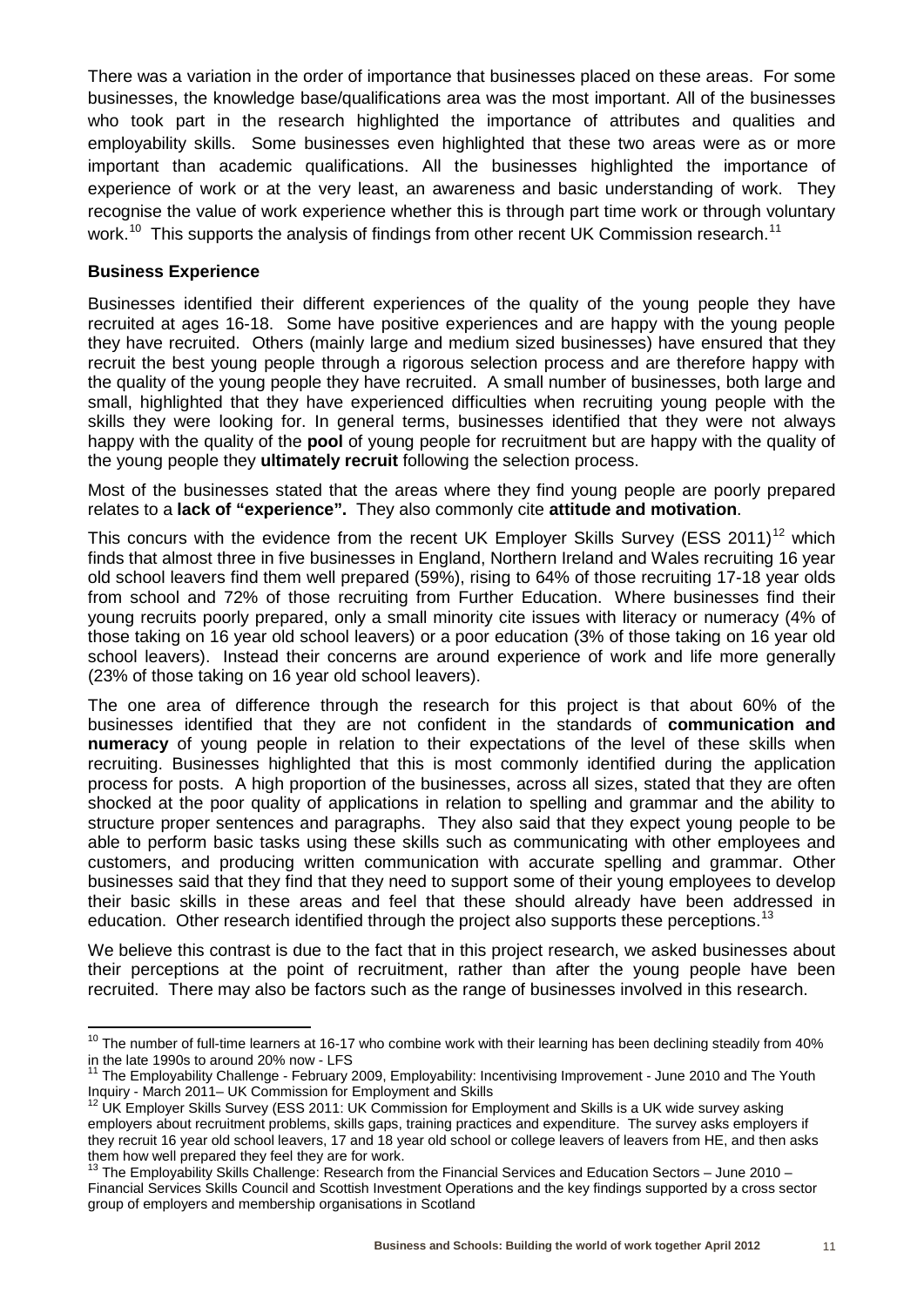A range of businesses have put their own measures in place where particular aptitudes are critical for employment success. As an example, BAE systems, one of the large engineering businesses we spoke to, use five GCSEs at A-C as the benchmark for the first sift for recruitment. However due to their previous experience of the application process for their Apprenticeships and the poor levels of communication and numeracy shown by some candidates, they do not **solely** rely on GCSEs as the acceptance of young people having the levels of literacy and numeracy that they would expect. They have a further stage in their recruitment process where they ask the applicants to take aptitude tests in a variety of areas including communication and numeracy, to assess the skills of young people in a real context.

In summary, the three areas highlighted by the businesses involved in this research as the ones in which young people are poorly prepared for work are:

- lack of experience
- attitude and motivation
- communication and numeracy

There is definitely room for improvement in all three of these areas. The first two areas can be improved through engagement between business and schools to build the world of work into the delivery of education and through work experience opportunities. The standards of communication and numeracy skills of young people are the subject of current or recent reviews in the different nations of Great Britain.

#### **Business Requirements**

Businesses feel that schools should provide young people with a basic foundation to enable them to move into employment. This foundation should include:

- Relevant qualifications<sup>[14](#page-12-0)</sup> in English and Maths as a minimum
- Basic understanding of the world of work interview skills, personal presentation, team working, problem solving
- Quality work experience opportunities
- Realistic careers information to reflect the opportunities that are available and identifying employment as a viable option alongside further education

Businesses recognise their responsibility to contribute to building this basic foundation and we have summarised our findings of the responsibility split between schools and businesses in the following table.

| <b>Schools</b>                                     | <b>Business</b>                                 |
|----------------------------------------------------|-------------------------------------------------|
|                                                    |                                                 |
| provide a basic foundation which includes the      | partnership role to work with schools to enable |
| following areas:                                   | them to deliver the basic foundation:           |
|                                                    |                                                 |
| English and Maths - young people need to be        | Bringing these subjects to life through         |
| able to apply these skills                         | involvement in lessons, talks to students, site |
|                                                    | visits to businesses, providing materials to    |
|                                                    | support the curriculum                          |
|                                                    |                                                 |
| A basic understanding of the world of work $-$     | Working with schools to support the             |
|                                                    |                                                 |
| interview skills, how to present oneself for work, | development of these skills through, for        |
| team working, problem solving                      | example, mock interview sessions, enterprise    |
|                                                    |                                                 |

<span id="page-12-0"></span><sup>&</sup>lt;sup>14</sup> GCSEs in England and Wales; National Qualifications in Scotland

.<br>-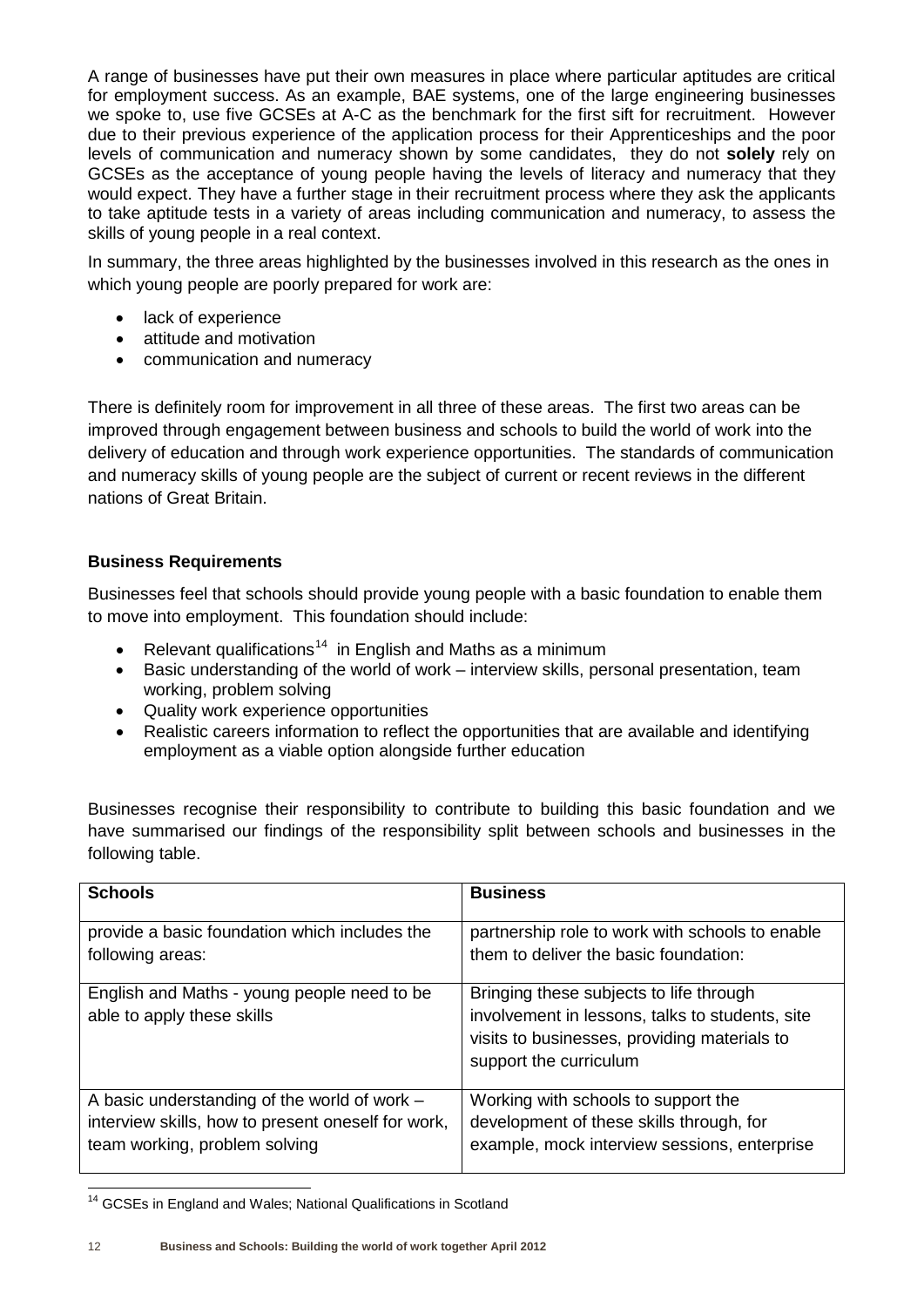|                                                                                                                            | sessions and working with students on projects                                                                               |
|----------------------------------------------------------------------------------------------------------------------------|------------------------------------------------------------------------------------------------------------------------------|
| Accessing quality work experience opportunities                                                                            | Providing quality work experience opportunities<br>which benefit the students and suit their<br>interests                    |
| Access to careers information, opportunities and<br>options - employment as a viable option<br>alongside further education | Providing careers information and raising the<br>profiles of careers through for example, careers<br>talks and careers fairs |
| Releasing teachers for CPD                                                                                                 | Offering teacher placements, teacher sessions<br>and CPD opportunities                                                       |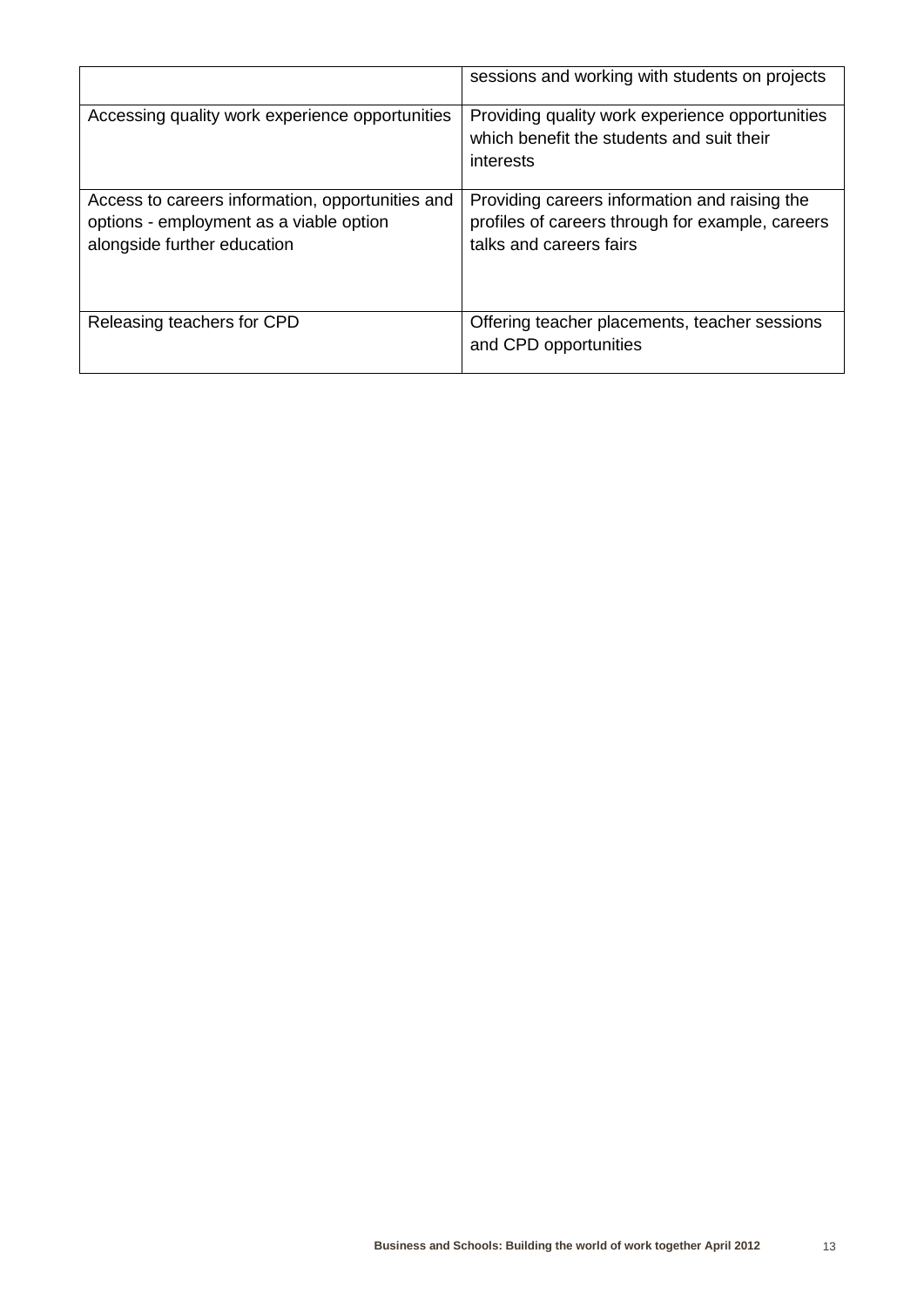# **4 Benefits for Businesses and Schools**

Where businesses and schools do work together we found many benefits depending on the level of engagement. Businesses identified the reasons and benefits of their engagement with schools. A summary of the key areas is provided below:

#### **Young People and education**

- ensuring a flow of young people into an industry or sector: making sure enough young people are thinking of careers in particular companies or industries/sectors
- recognising that young people can bring flexibility and new ideas to a company
- help **close the gap** between businesses' needs and provision, by influencing the curriculum, helping set standards and ensuring that young people are better prepared for employment

#### **Business**

- improved recruitment, greater productivity, lower turnover, reduced training and supervision cost as the result of better matches between recruits and the needs of businesses
- **involvement of existing employees** in the mentoring and supervision of work placements or going into schools, improves staff morale and encourages their own development and learning. It is rewarding for staff to be involved in the development of young people and helps improve their confidence and management skills (employee development and engagement)
- **community engagement**: raising the community profile of a business with schools can demonstrate that the business is socially responsible
- **social mobility**: engaging young people from a range of different backgrounds who may not have considered a job in their sector before; engaging disadvantaged young people
- **diversity and inclusion**: targeting local schools in order to change the demographics of the workforce to reflect local communities. This can be to encourage more girls to think about engineering or encouraging more young people from ethnic minorities to consider careers in construction; also important for a company's staff profile to mirror that of their local community and their customer base
- **winning public contracts**: when it comes to winning public contracts, business engagement in local communities is viewed favourably by potential clients; engaging with work experience helps to build stronger relationships with suppliers, customers and clients, and thereby opens up new business opportunities.
- **raising awareness and building reputation**: raising the profile of their organisation is an important reason for offering work experience placements; raising the profile of a specific sector or profession was an equally common motive.

For schools also the benefits are wide ranging:

#### **1 Improvement in school performance**

Businesses highlighted the role of business engagement in improving school performance through academic achievement, attainment and engagement of young people. They identified examples of individual young people who had been "switched on" to learning through various activities with businesses. This included young people who had realised the relevance of what they were learning in the classroom through working with businesses on projects, and regular work experience providing the routine that young people needed to engage them with learning.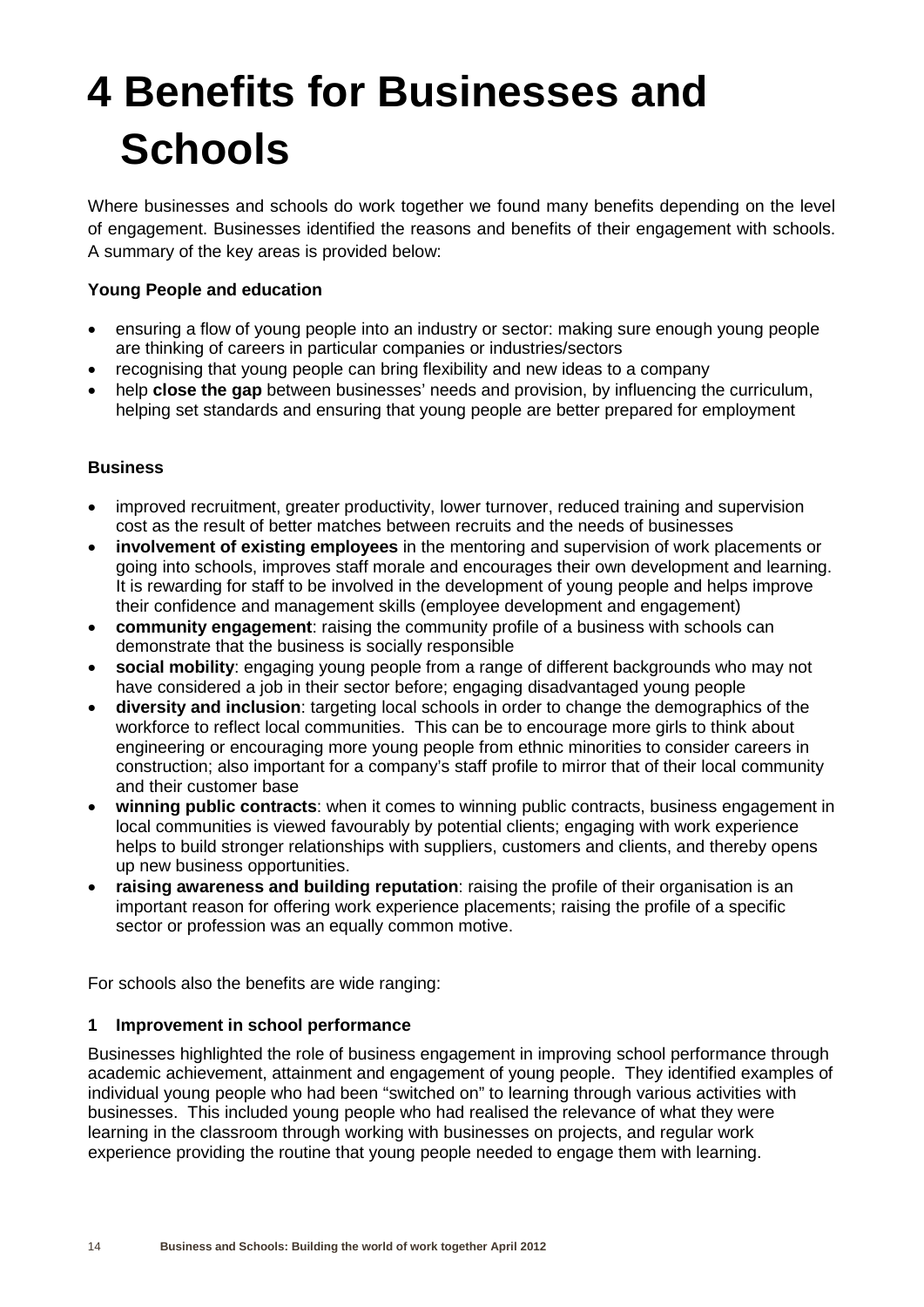This supports the evidence from an independent evaluation of the Business Class<sup>[15](#page-15-0)</sup> programme run by Business in the Community, which, according to the participating schools, highlights a 38% improvement in academic achievement for students and a 25% improvement in the leadership and governance in participating schools. According to the businesses and schools involved in the programme, confidence has significantly increased regarding the sustainability of school and business partnerships, especially among schools. Business confidence had increased by 32%, with schools showing a 57% increase.

One example through this programme is the partnership between Wates Construction and Ernesford Grange School in Coventry. Evidence clearly shows that the interventions Wates has put in place with the school have impacted positively on exam results through motivation, attendance initiatives and mentoring.

#### **2 Employment prospects of students**

Engagement with businesses improves the prospects of young people when seeking employment. Businesses highlighted that they would look more favourably at recruiting a young person who they knew through direct engagement as they saw them as having already shown an interest and enthusiasm in their company and the industry. Some businesses identified employees who had previously engaged with them through for example work experience placements.

This is supported by other recent research. Schools and businesses involved in the evaluation of the Business Class programme thought that the programme had improved students' employability by over 40%.[16](#page-15-1)

Research by the Education and Employers' Taskforce shows that contact with businesses while at school has a significant impact on the employment prospects of young adults. 26.1% of young people who could recall no contact with businesses whilst at school went on to become NEET. This reduced significantly to 4.3% for those who had taken part in four or more activities involving businesses.<sup>[17](#page-15-2)</sup>

#### **3 Enrichment and enhancement of the delivery of education**

School curriculum delivery is enriched by business engagement in a number of ways. This includes:

- bringing learning to life by talking to classes to show students how for example Maths is used in a variety of different industry contexts
- providing materials for teachers to support the curriculum

.<br>-

• working with students to develop their work skills such as preparation for interviews, mock interview sessions, enterprise days

Most often, businesses are involved in a "package" of these activities working with local schools through their partnerships. Some businesses will carry out discrete activities.

Some businesses are becoming involved in designing the curriculum, for example through their involvement with the developing University Technical Colleges (UTCs). UTCs are seen by the businesses who are involved in their development and operation, to be good examples of direct business involvement in the design and delivery of the curriculum. As an example at the JCB Academy, students work with businesses such as Toyota and Rolls Royce on five, eight week long

<span id="page-15-0"></span><sup>&</sup>lt;sup>15</sup> Business Class is a programme run by Business in the Community (BITC) which provides a simple framework for developing strategic, long-term and positive partnerships between employers and schools.

<span id="page-15-1"></span><sup>&</sup>lt;sup>16</sup> Business Class Evaluation: A Summary Cass Business School, City of London November 2010

<span id="page-15-2"></span> $17$  It's who you meet: why employer contacts at school make a difference to the employment prospects of young adults – Education and Employers Taskforce February 2012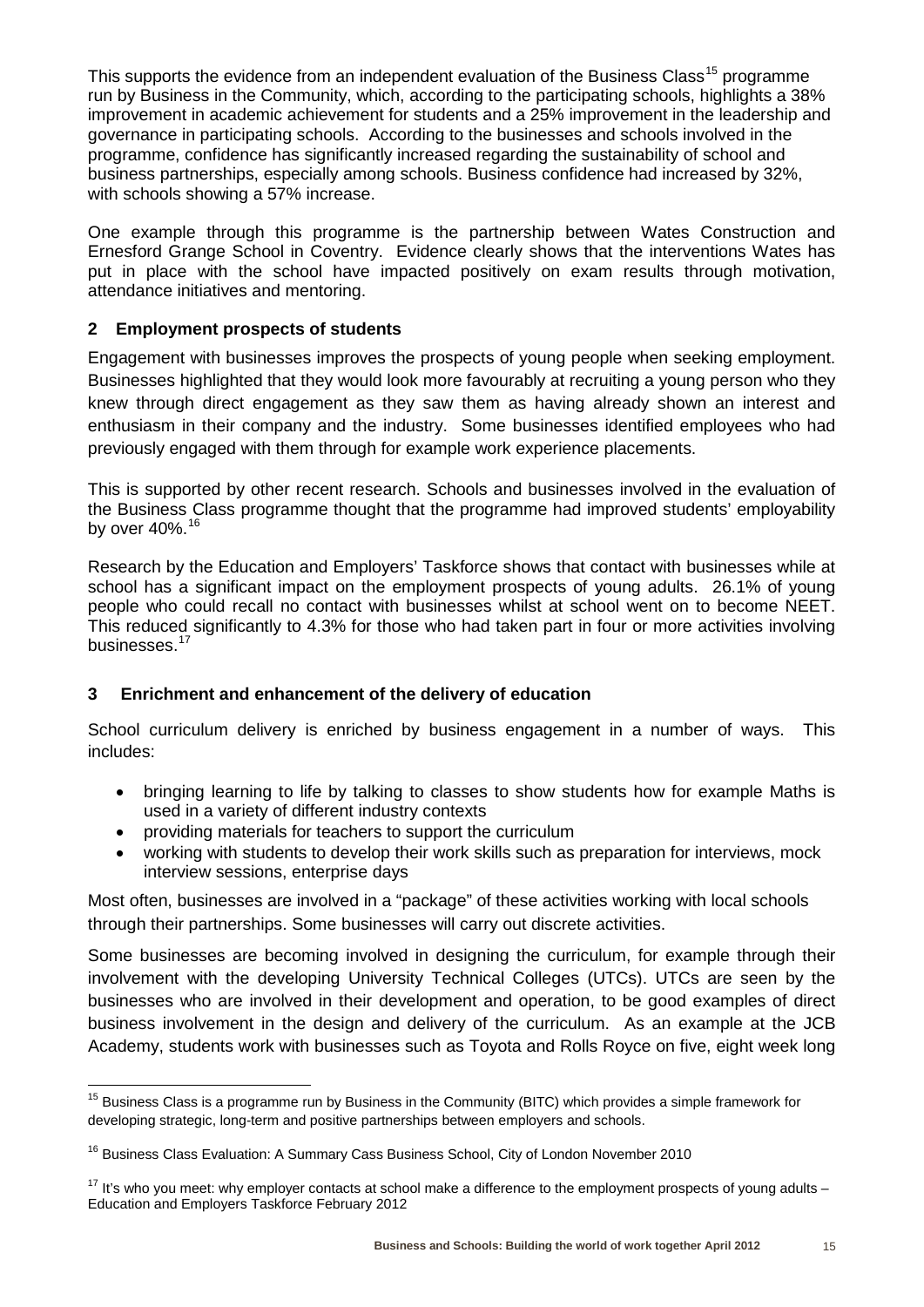projects designed by the businesses to solve an engineering problem. The businesses use the engineering context to make learning more relevant for the academic subjects the students are also studying.

#### **4 Providing quality work experience opportunities**

The majority of businesses involved in the research were involved in providing work experience placements and opportunities for young people. In the main, this was to support local schools in offering work experience placements for young people at ages 14-16 and 16-18.

Businesses say that work experience is important as it helps young people to start to make some informed "next step" career choices. Some businesses inform us, that it is only through undertaking work experience that some young people have learned that job opportunities and apprenticeships are on offer in that sector and that apprenticeships are a valuable and viable choice for their future.

Businesses believe that substantive experience of the workplace is a key element of education for all young people. They are working with schools to make this happen in a meaningful quality way which adds value for the student, the business and the school.

#### **The importance of quality in work experience**

We asked businesses what they thought were the essential elements of successful work experience.<sup>[18](#page-16-0)</sup> Businesses stated that a quality work experience should encompass the following essential elements:

| <b>Essential element</b> | <b>Description</b>                                                      |
|--------------------------|-------------------------------------------------------------------------|
| Structured and planned   | The business and school should plan a structured programme with         |
|                          | agreed outcomes that meet the individual young person's needs           |
| Career opportunities     | It should show the young person what it is like to work, as well as     |
|                          | showing them the different career opportunities a company can offer     |
| Same expectations        | All parties (young person, school, business) should have the same       |
|                          | expectations (roles and responsibilities, shared understanding of       |
|                          | the plan of activities and outcomes)                                    |
| Tangible outcome         | There should be a tangible outcome eg the solution to a business        |
|                          | issue identified through a project; confirmation from the student that  |
|                          | they do want to follow a career in the industry                         |
| Mentoring                | <b>Employees</b> should be prepared and willing to support the young    |
|                          | person during their time in the workplace                               |
| Evaluation               | The experience should be <b>evaluated</b> by all parties (young person, |
|                          | school, business) to ensure that the outcomes have been met             |

<span id="page-16-0"></span><sup>&</sup>lt;sup>18</sup> We have developed a number of case studies that highlight the different approaches to work experience. Please reference appendix 3 for a list of these.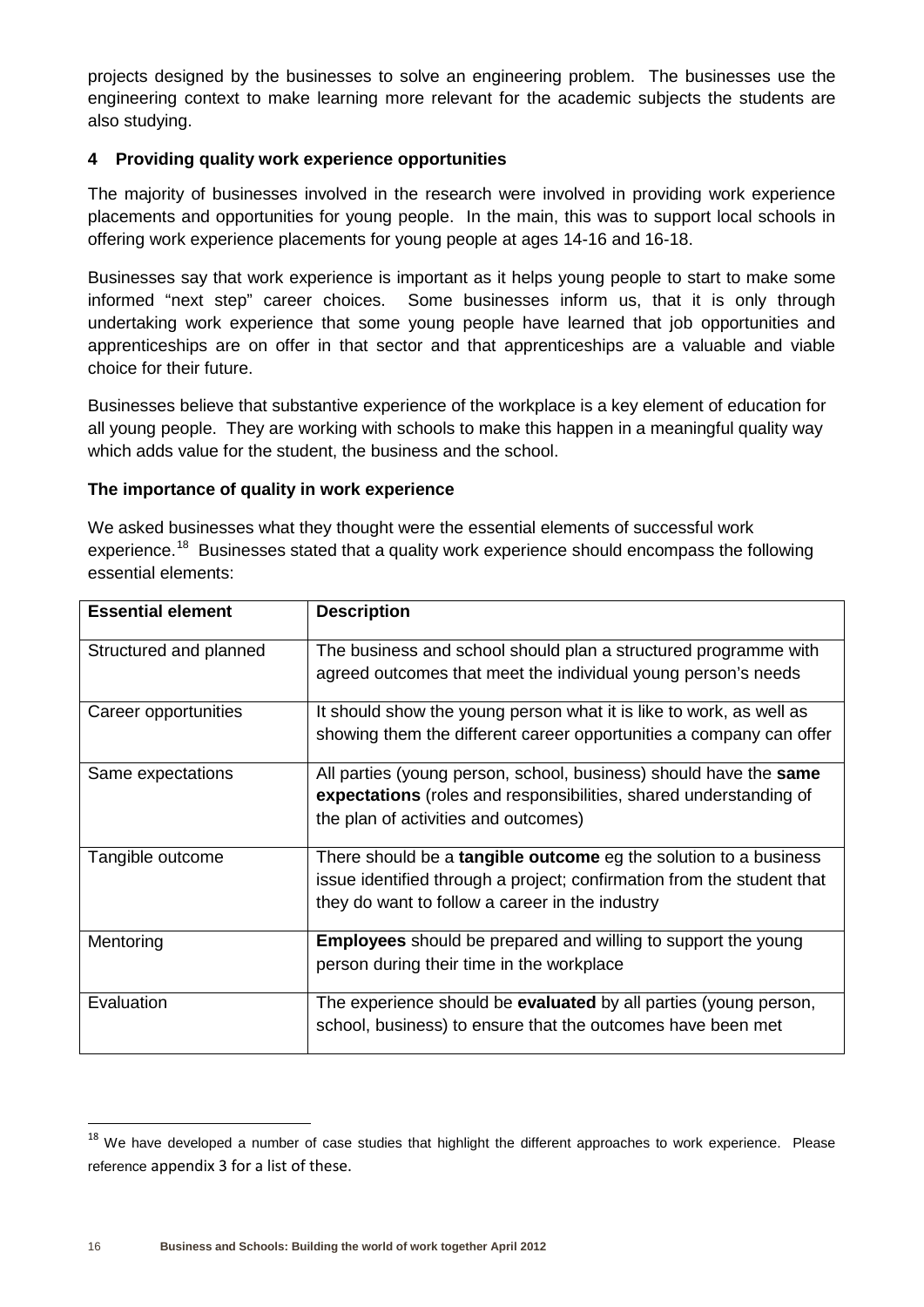#### **5 Providing careers information and raising the profile of careers in a sector**

The majority of the businesses involved in the research commented on issues regarding the lack of up to date careers information available to students and the negative perception of young people of careers in sectors including retail, construction, tourism and hospitality. Businesses stressed that up to date and relevant careers information needs to be made accessible to young people so that they are aware of the different careers that are available and the opportunities that are available to them.

Businesses recognise that they have a key role to play in this. A number of businesses carry out a range of activity with schools to raise the profile of a particular sector or industry, as well as raise the profile of their own businesses. They want to raise the profile of their industries as valid career choices, as well as encouraging young people to work for their individual companies.

Many businesses are involved in activities to help address this.<sup>[19](#page-17-0)</sup> Some are involved in general awareness raising activity through for example taking part in Careers Fairs and Careers Days for their industries or at local schools. Some go into local schools to do careers talks and raise awareness of the opportunities available to young people such as Apprenticeships. This provides them with the opportunity to talk to students about roles in depth and let them know what it is really like to work in their industries. Others invite students to visit their offices or sites to see what goes on and learn about the range of careers within a business. Some have also offered work taster days to young people to provide them with an insight into the different departments and careers within their organisations.

Recent research shows that young people often gain access to new and trustworthy information and useful contacts through business engagement. A high number of relatively brief business engagements play a significant role in helping young people to explore, clarify and confirm career choices. [20](#page-17-1)

#### **6 Teacher placements**

<u>.</u>

Businesses have identified that teachers recognise the need for good quality careers information<sup>[21](#page-17-2)</sup> and the need to keep their work knowledge and experience up to date. A small number of the businesses and national organisations have been working with schools to offer teacher placements or Continuing Professional Development (CPD) opportunities to enable this to happen. Teachers are often unaware that this is available.

This supports previous UK Commission research through the Youth Inquiry which recommended that teachers need an awareness of up to date industry practice.<sup>[22](#page-17-3)</sup>

<span id="page-17-0"></span><sup>&</sup>lt;sup>19</sup> We have developed a number of case studies that highlight the different approaches to work experience. Please reference Appendix 3 for a list of these.<br><sup>20</sup> It's who you meet: why employer contacts at school make a difference to the employment prospects of young adults –

<span id="page-17-1"></span>Education and Employers Taskforce February 2012

<span id="page-17-2"></span><sup>&</sup>lt;sup>21</sup> In England, the Education Act 2011 places schools under a duty to secure access to independent careers guidance for their pupils in school years 9-11. This must be impartial and include information on the full range of post 16 education or training including Apprenticeships. In Wales, all 14-19 learners are entitled to specialist careers advice and guidance provided by qualified Careers Wales Advisors through careers education and guidance. This is delivered to schools and colleges as part of the Learning Pathways 14-19. In Scotland, the Trade Union Reform and Employment Rights Act 1993 lays out the statutory duty to ensure provision of careers services for school and college students. The Scottish Government fulfil this statutory duty through Skills Development Scotland's delivery in schools and across the FE sector.

<span id="page-17-3"></span><sup>&</sup>lt;sup>22</sup> The Youth Inquiry March 2011 (UK Commission of Employment and Skills)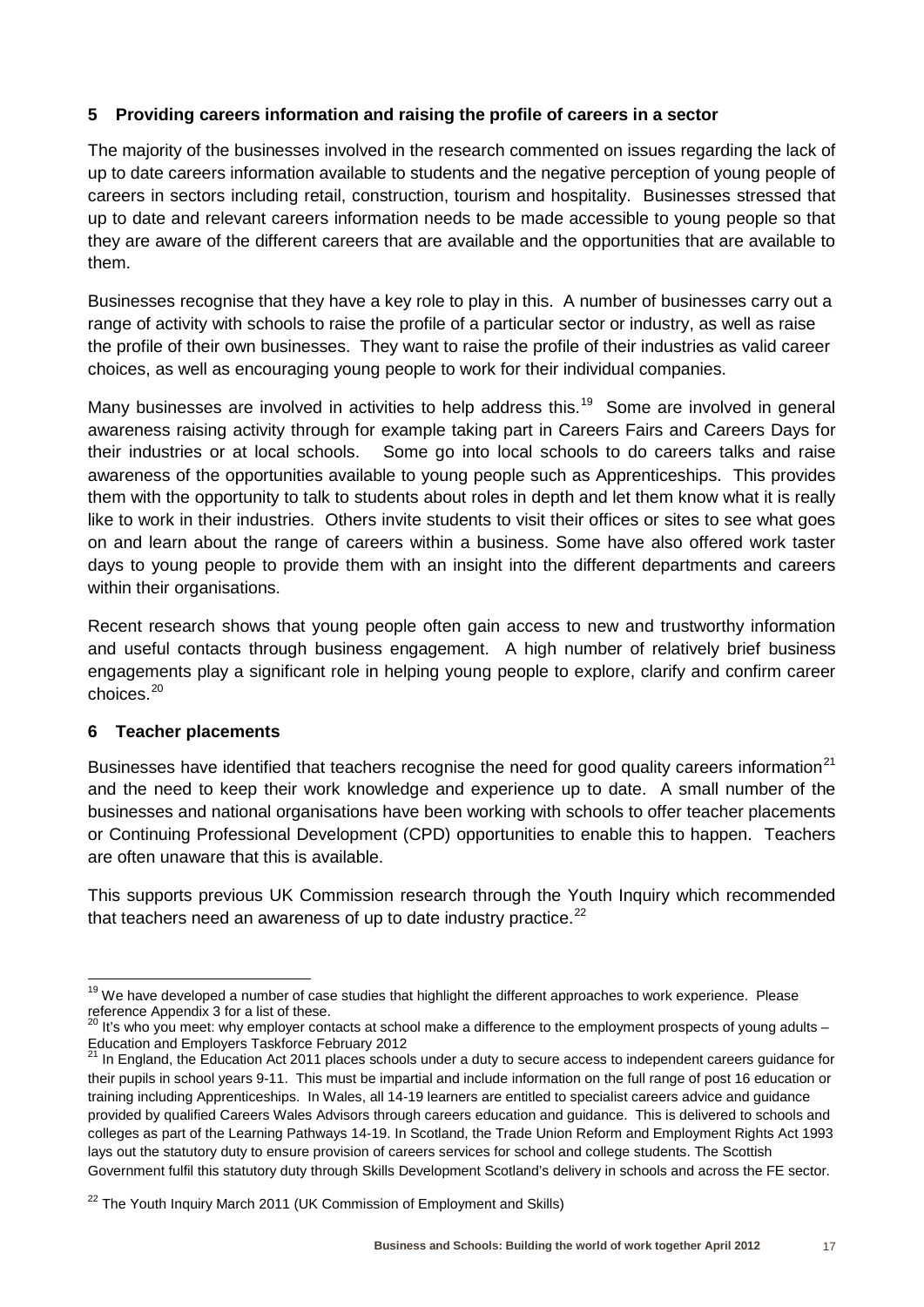Some businesses have provided work placements for teachers from local schools to support them to get up to date with industry. Others have organised visits to their offices or sites for teachers to see work in practice. <sup>[23](#page-18-0)</sup>

Some businesses also highlighted the role that intermediary organisations play in brokering this activity. One example is Heads Teachers and Industry (HTI) who run the 'Stretch' programme to support the CPD of senior teachers.<sup>[24](#page-18-1)</sup> The programme enables senior teachers to take on interim assignments within a business in the UK or overseas which facilitate a deeper understanding of how different organisations work and how this can be transferred to the classroom.

<u>.</u>

<span id="page-18-1"></span><span id="page-18-0"></span> $^{23}$  We have developed a number of case studies that highlight the different approaches to work experience. Please reference Appendix 3 for a list of these.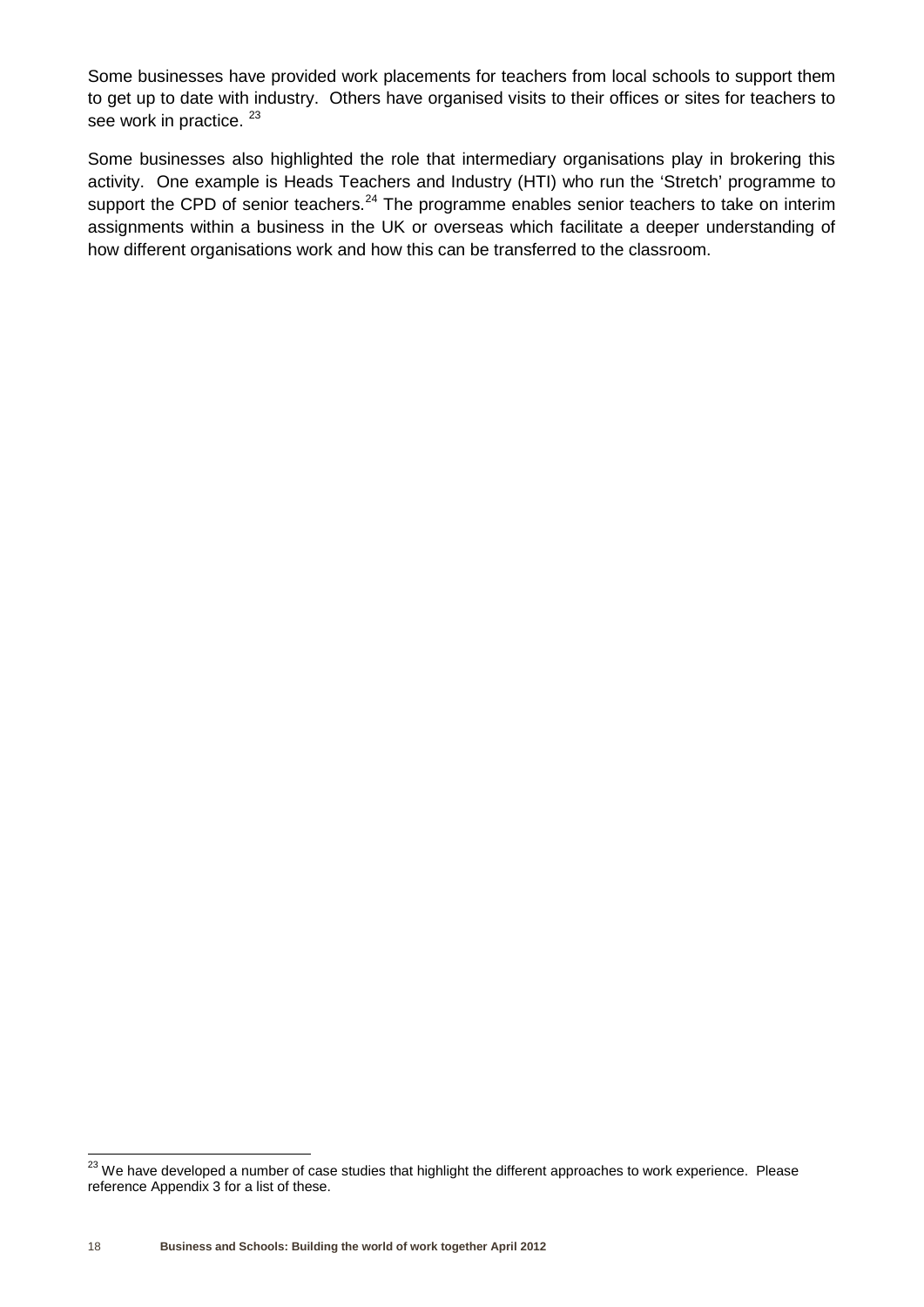# **5 What are the barriers and challenges?**

Businesses highlighted a number of barriers and challenges that they have experienced when working with schools. These are the main areas:

- Business and schools working together
- Work experience
- Awareness of and access to guidance and support

#### **Business and schools working together**

Businesses can find it difficult to "get a foot in the door" with schools who find it easier to work with larger businesses; also some of the businesses we have spoken to have given up on certain schools, as despite several attempts to engage, the schools do not see the relevance of engaging with them. Some schools seem to focus on areas that relate to performance tables such as exam results and do not see working with businesses as a priority.

Businesses have also identified that they are constrained by time and resource so are involved to their best capacity. We recognise that it is difficult, particularly for small businesses, to have the time and resources to develop partnerships with schools. All the businesses we spoke to informed us that when approached by a school, they will do their best to accommodate the request, even at short notice and have worked with the schools to identify further ways in which they could offer support to the schools in a longer term relationship. Some of the medium and large businesses highlighted that they cannot always accommodate all the requests they receive. Some of them for example focus on schools with which they have a longer term relationship and some of them focus on particular subject areas within schools, to enable them to play their part in a positive way.

One example of support for businesses who are not able to provide a lot of time for activity in this area, is Inspiring the Future, a programme run through the Education and Employers Task Force (EETF) which encourages business from all sectors and professions to give short "career insight" talks in secondary schools and FE colleges in England.<sup>[25](#page-19-0)</sup>

#### **Work experience**

<u>.</u>

Due to the volume of students wanting work experience placements and the timing being too prescriptive, this can result in either poor quality placements (last minute) or placements that do not meet the needs of the student. Some businesses have also had to turn schools away. Where work experience is planned and "timetabled" for the student, school and business, the placement is more likely to offer a high quality experience for the student tailored to meet their needs.

#### **Awareness of and access to guidance and support**

<span id="page-19-0"></span><sup>25</sup> Through *Inspiring the Future,* employers and their staff can volunteer to do an hour's careers talk in local schools and colleges at no cost. Volunteers and schools are connected and communicate with each other through the website [www.inspiringthefuture.org](http://www.inspiringthefuture.org/)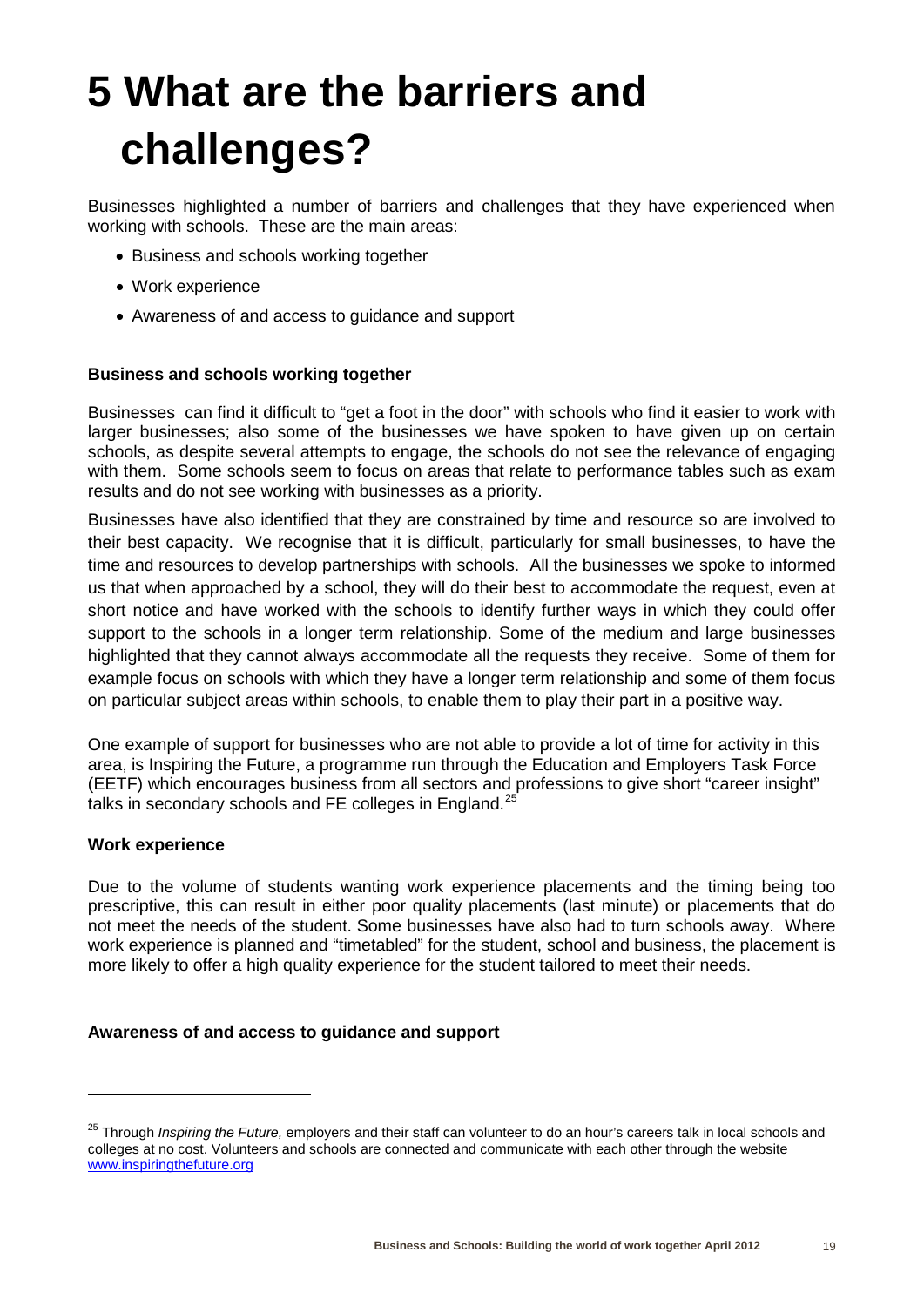Some businesses identified that they didn't know where to start or who to approach once they had decided to engage with schools. Others wanted guidance, information and support to help them make this decision.

There are a number of **resources and guides** to help businesses work with schools and colleges. These include the Employers and Young People website<sup>[26](#page-20-0)</sup> which has been set up as a one-stop shop to encourage the engagement of businesses in supporting young people to understand and engage with the world of work in Scotland and the Education and Employers Task Force (EETF's) guide which has been designed to help businesses of all types and sizes to work more closely with schools and colleges.<sup>[27](#page-20-1)</sup>

Another challenge is **misinformation and misunderstanding** by both schools and businesses around the **areas of regulation**. This covers areas including insurance, health and safety and Criminal Records Bureau (CRB) checks. There are many 'myths' which surround the responsibility of business and schools in these areas and this presents a huge barrier to individual companies and schools to try to navigate their way through this.

.

<span id="page-20-1"></span><span id="page-20-0"></span>

<sup>&</sup>lt;sup>26</sup> For the Employers and Young People website visit <u>[www.employersandyoungpeople.org](http://www.employersandyoungpeople.org/)</u><br><sup>27</sup> For the EETF Employers Guide, visit <u>http://www.employers-guide.org/</u> There is also a guide for schools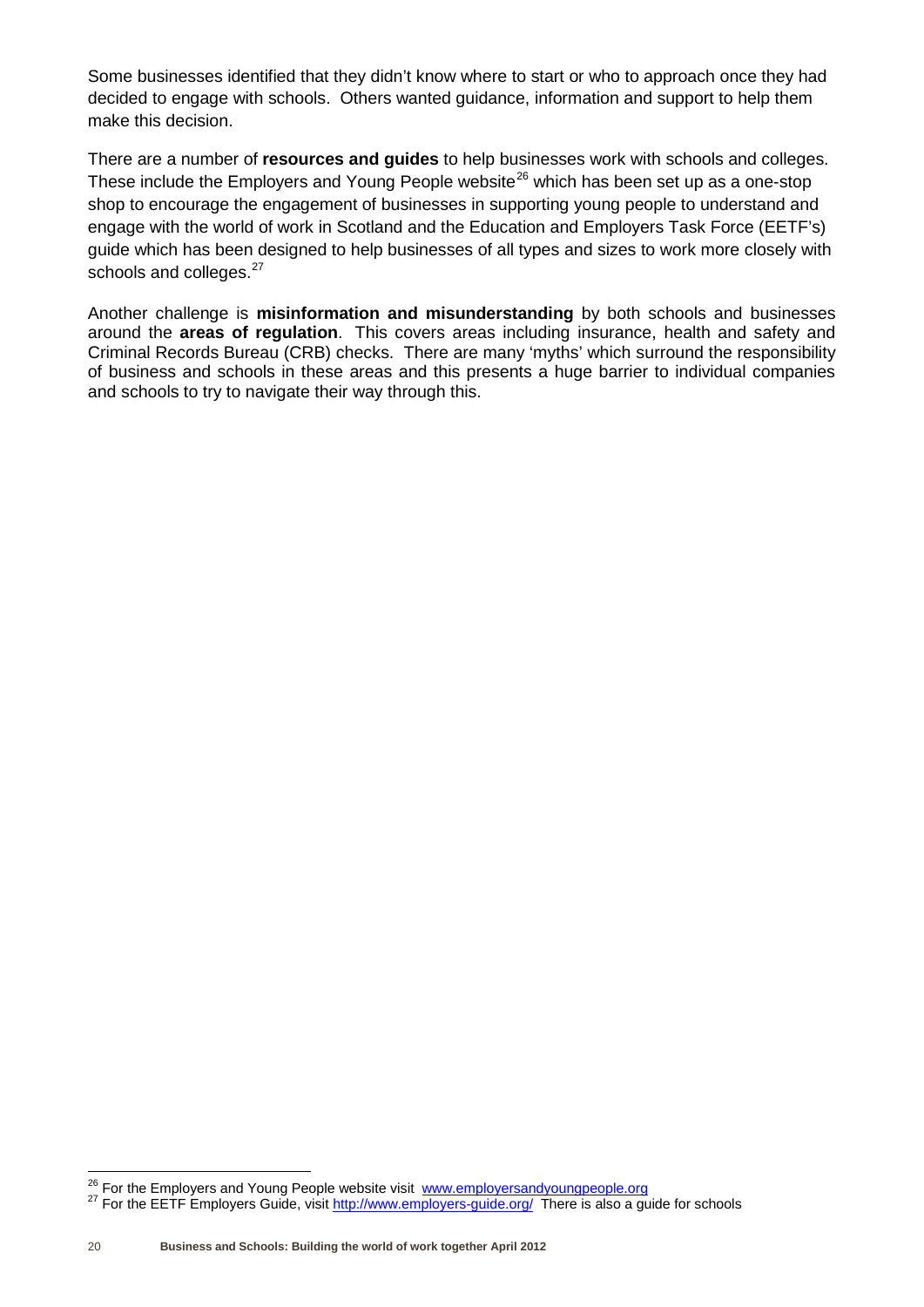## **Conclusion**

This research reinforces the findings of previous research into this area. The report identifies the good practice of businesses and schools working in partnership and highlights the different types of activities which businesses and schools are doing to build the world of work into education. Businesses and schools are working together to provide young people with a greater awareness and understanding of the world of work, including the opportunities to access the work experience that businesses are looking for when recruiting.

However there is no room for complacency. Our research highlights that the barriers and challenges faced by businesses in building partnerships and working together with schools are still current. These barriers and challenges need to be removed.

Many businesses are actively working with schools. All say that they could do more and that more businesses need to get involved. More schools need to recognise the importance of business engagement in education.

To strengthen the findings and address these barriers, we make the following recommendation.

#### **Recommendation:**

More businesses and schools should build partnerships at a local level to:

- enhance and enrich the delivery of education through a range of activities for example through businesses providing curriculum materials, arranging site visits, carrying out talks in schools
- increase the flexibility of the timing of work experience opportunities so that more quality placements can be arranged throughout the school year and can be integrated throughout education
- provide up to date information about careers in their sectors and raise the profile of careers

#### **To enable this to happen:**

<u>.</u>

More **businesses** should work with schools to make them aware of the relevance of business engagement to enhance and enrich the delivery of education, and put resources into working with schools.

More **schools** should recognise the relevance of engaging with businesses to enhance and enrich the delivery of education, and put resources into working with businesses.

**Governments and relevant organisations** should play their respective parts in removing the identified barriers around access to simple guidance and support. This includes:

- making businesses and schools aware of the guidance and support that is available
- making the guidance more accessible
- providing simple clear guidance to correct the misunderstandings of the requirements for both businesses and schools regarding areas such as Criminal Records Bureau (CRB) checks, Health and Safety and risk assessment<sup>[28](#page-21-0)</sup>

<span id="page-21-0"></span><sup>&</sup>lt;sup>28</sup> The Health and Safety Executive are in the process of simplifying the information and guidance around health and safety for publication in April 2012. In England, the Department for Education have developed a Frequently Asked Questions (FAQ) "myth buster" to begin to dispel some of these misunderstandings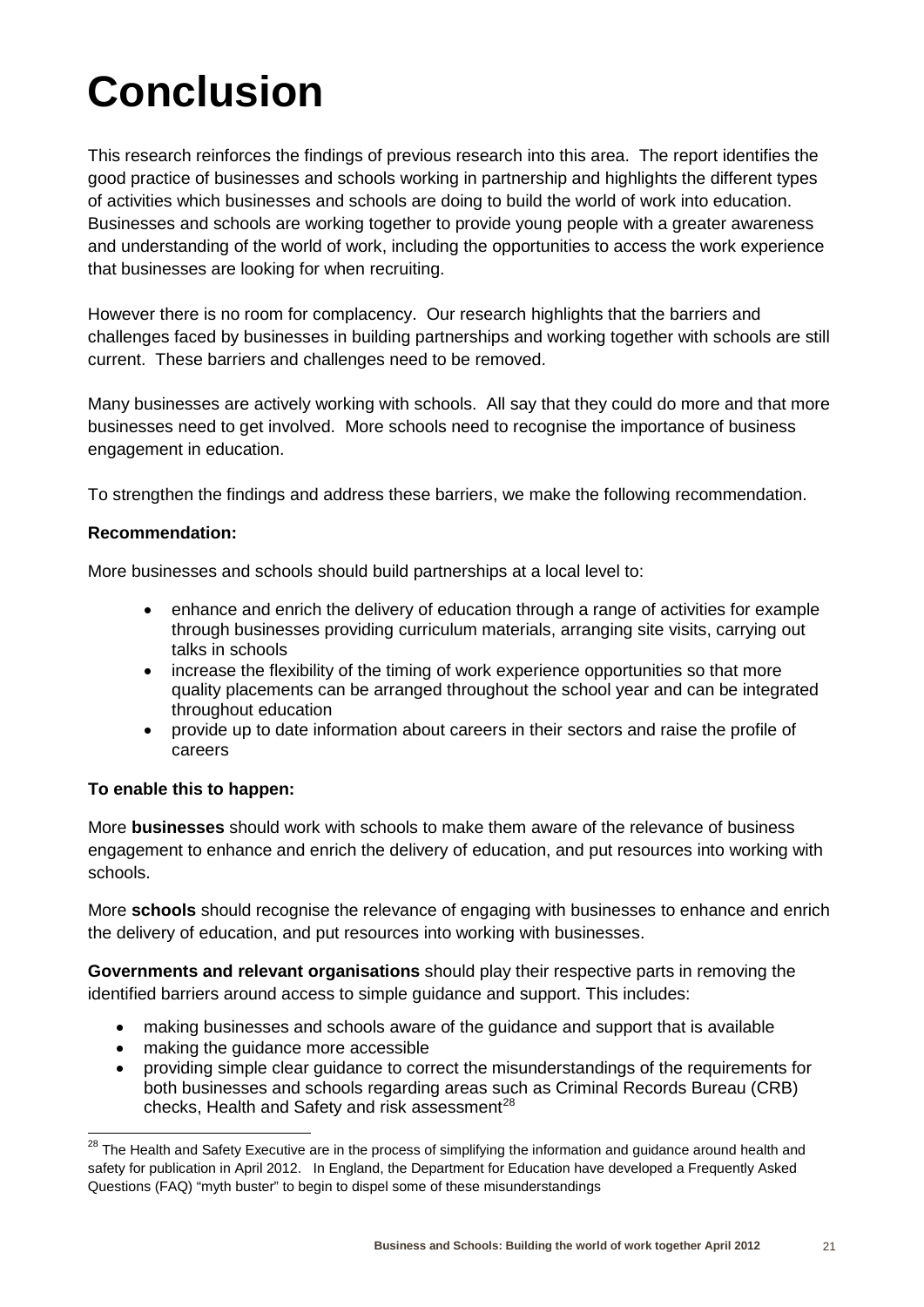• incorporating information on progress and destinations in school performance tables.

**The UK Commission for Employment and Skills** is committed to playing our part in implementing these recommendations. We will make the findings from this project publicly available and work with partner organisations to disseminate the key messages from this report and the case studies to businesses and policy makers. We will build on and incorporate the evidence into our business plan for 2012-13, in the areas of Employer Ownership, More career opportunities for young people and Investment.

.<br>-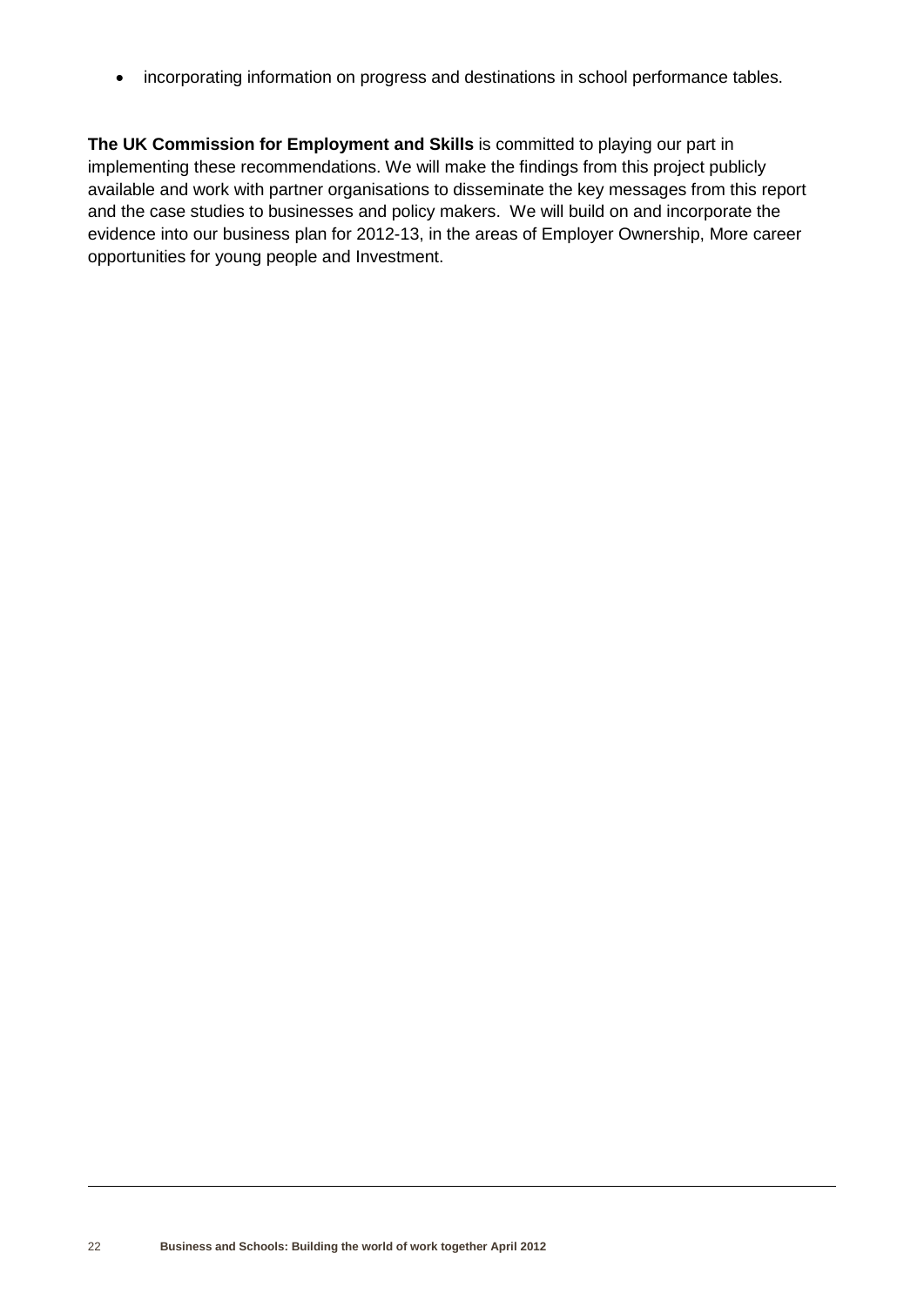# **Appendix 1**

#### **Methodology**

This project was set up to build on the Youth Inquiry and Employability research produced by the UK Commission<sup>[29](#page-23-0)</sup> and conduct small scale, focused research to understand businesses' perceptions and experiences of the following areas:

- the skills, experience and attributes businesses look for when recruiting young people
- the respective roles of education and businesses in preparing young people for work
- partnerships between businesses and schools
- ways in which businesses engage with schools to build the world of work into education.

Its purpose was to:

- develop an understanding of businesses' perceptions towards youth recruitment and their experiences of working with education to prepare young people for work
- identify case studies of good practice to encourage more businesses to work with schools
- enable Commissioners to influence policy makers by making them aware of the role businesses have in supporting schools
- provide a response to relevant government consultations $30$

The evidence for this project was collected in two stages between August and December 2011.

#### **1 Evidence Review**

A review of existing research from across the UK was carried out in August and September 2011 and an evidence review report was produced.

The evidence review collated and assessed recent evidence on businesses' attitudes and recruitment practices in regard to young people across the UK. Specifically, the review examined evidence relating to:

- the recruitment of young people (with a focus wherever possible on 16–18 year olds)
- what businesses are looking for from young recruits and the extent to which young people meet those requirements
- the extent to which businesses feel well served by the current education and training system and are engaged with it, for instance through involvement in the design and provision of education and training, offers of work experience, entry to work training or other support to young people and young recruits.

The evidence review is available as a separate report "Employers and the recruitment of young people 16-18 year olds: An evidence review August 2011".

#### **2 Qualitative research**

.

This was supplemented by carrying out direct research with approximately 100 businesses through a combination of individual telephone interviews and focus groups between August and December 2011.

We carried out telephone interviews with businesses from across England and Wales, some who operate UK wide. These businesses ranged across medium and large businesses across diverse sectors including Engineering, Construction, Travel and Manufacturing. We also interviewed a

<span id="page-23-0"></span><sup>&</sup>lt;sup>29</sup> The Employability Challenge - February 2009, Employability: Incentivising Improvement - June 2010 and The Youth Inquiry - March 2011– UK Commission for Employment and Skills

<span id="page-23-1"></span>Inquiry march 2011– 2011– 2012<br><sup>30</sup> As part of the project, the UK Commission provided a response to DfE's (England) consultations on Removing the statutory duty to deliver work related learning at Key Stage 4 and Study Programmes for 16-19 year olds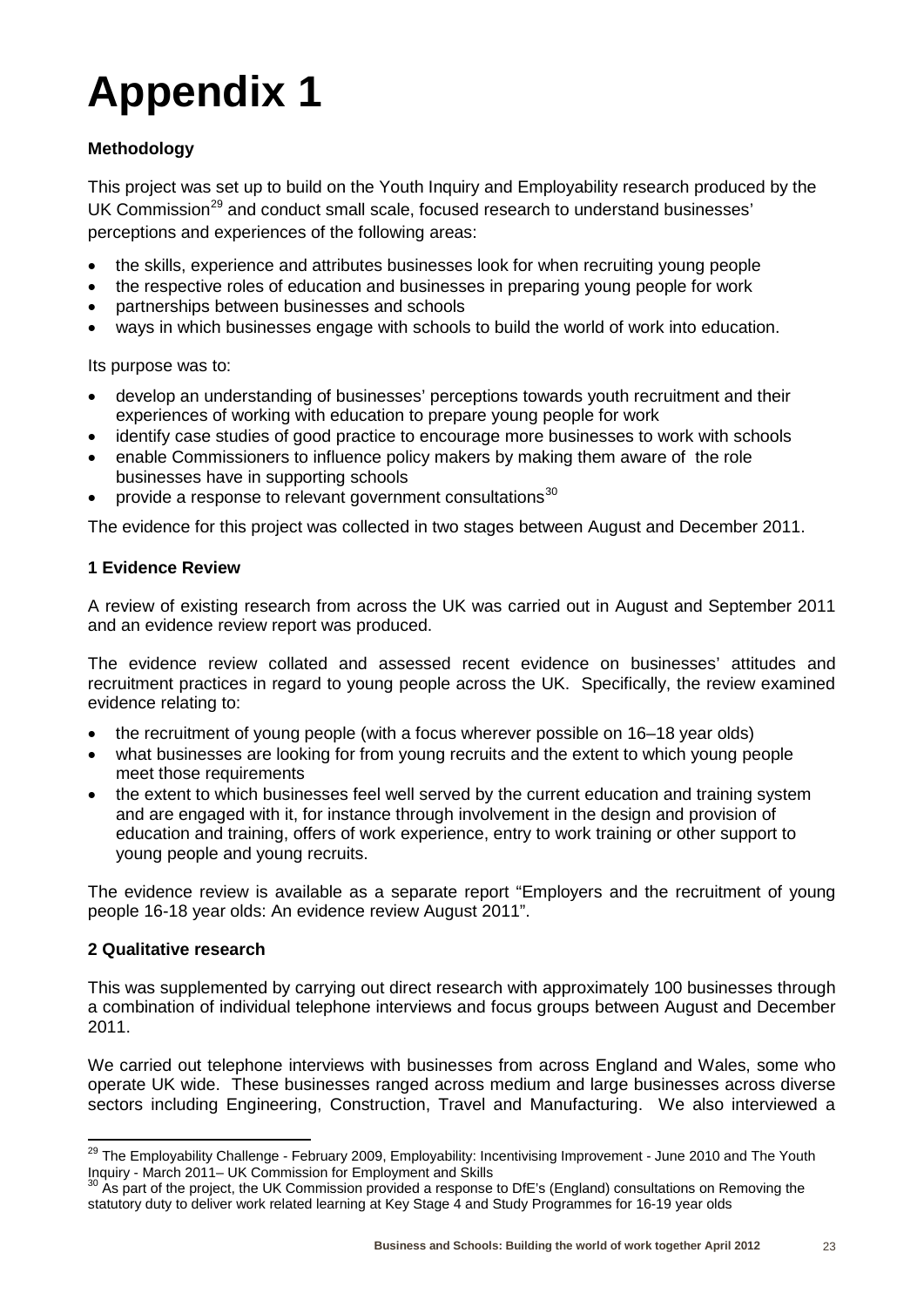small number of small businesses.

Businesses were selected on the basis of:

- a mixture of those who do and those who do not recruit young people aged 16-18
- a range of those who do and do not engage with schools
- a range of large, medium and small businesses across England and Wales.

We also held or attended four focus groups – the People 1st Employer Chain Group which is made up of large businesses from the hospitality and travel sectors (November 2011), two workshops with CIPD (range of small, medium and large businesses across diverse sectors) (September and November 2011) and a workshop with the Leeds Chamber of Commerce (range of small, medium and large businesses across diverse sectors) (December 2011) to gather business views on the areas highlighted as relevant to this project.

Organisations in Scotland<sup>[31](#page-24-0)</sup> who regularly engage with businesses, provided us with relevant information regarding businesses' perceptions on the project areas. They explained that a lot of research has already been carried out with businesses across diverse sectors in Scotland and also provided us with relevant reports which we have reviewed as part of the project and include these findings in this report.

It is useful to note that there were no noticeable national or regional differences in relation to businesses' perceptions of the project areas.

It should be noted that although the businesses were asked questions about schools and colleges, the majority of the responses related to schools. Unless otherwise identified, most of the research in the report relates to businesses working with schools.

.

<span id="page-24-0"></span><sup>&</sup>lt;sup>31</sup> These have included Scottish Government, Skills Development Scotland (including Industry Managers), Scottish Qualifications Authority, People 1<sup>st</sup> and Financial Skills Partnership.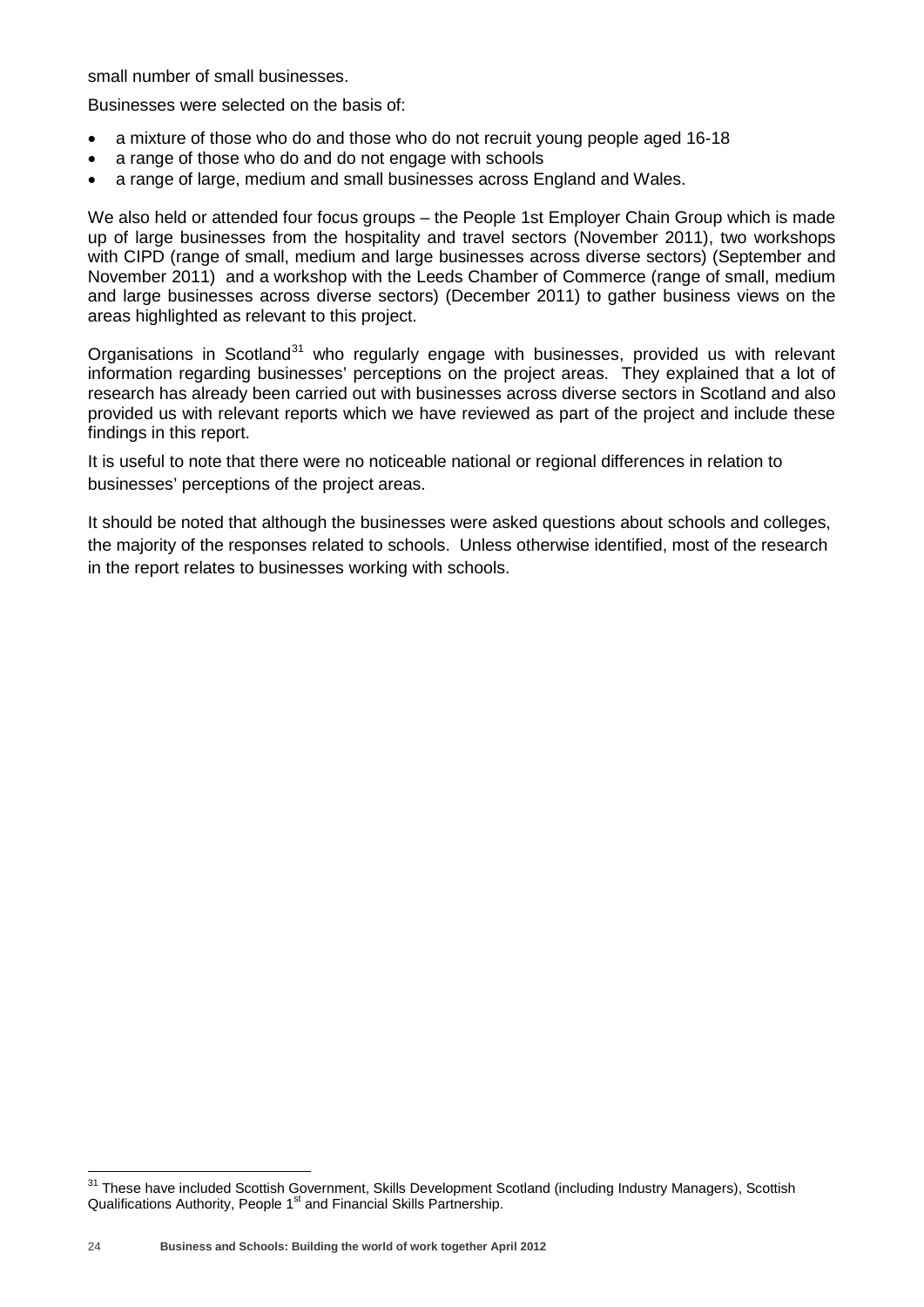#### **Copy of the questionnaire used for the telephone interviews and focus groups**

#### **Recruitment of young people and business and education working together project – questions to be sent in advance of a business interview**

#### **Background**

Public policy has a role to play in facilitating the entry of young people into employment and their progression within work. It is a priority for the UK Commission to work with businesses to help align education and training with business needs and to help prepare young people for employment and career progression. Policy must be informed by an appreciation of businesses' recruitment practices regarding young people and the role that skills and qualifications play in that recruitment process.

#### **Aims**

The aim of this discussion is to explore businesses' attitudes and practices in regard to the recruitment of young people (with a focus wherever possible on 16–18 year olds) to include the following topics:

- what businesses are looking for from young recruits;
- the extent to which young people meet those needs;
- the extent to which businesses feel well served by the current education and training system and are engaged with it;
- business involvement in the design and provision of education and training; and
- business engagement with work placement/experience.

#### **Recruitment of young people/ work readiness of young people**

- 1. Have you recruited young people (16 18 year olds) in the last two years?
- 2. If yes, how many do you recruit? How often? Into what types of roles?
- 3. What recruitment methods do you use?
- 4. What skills/experience/attributes do you look for when recruiting young people?
- 5. What positive/less positive experiences have you had when recruiting young people?
- 6. Do you feel that schools/colleges prepare young people for work? What are schools/colleges' and businesses' respective roles in preparing young people for work?
- 7. If you do not recruit young people, why not? What do you think are the barriers? Are these real or perceived barriers?

**Links between business and education/work experience and the design / delivery of education and training**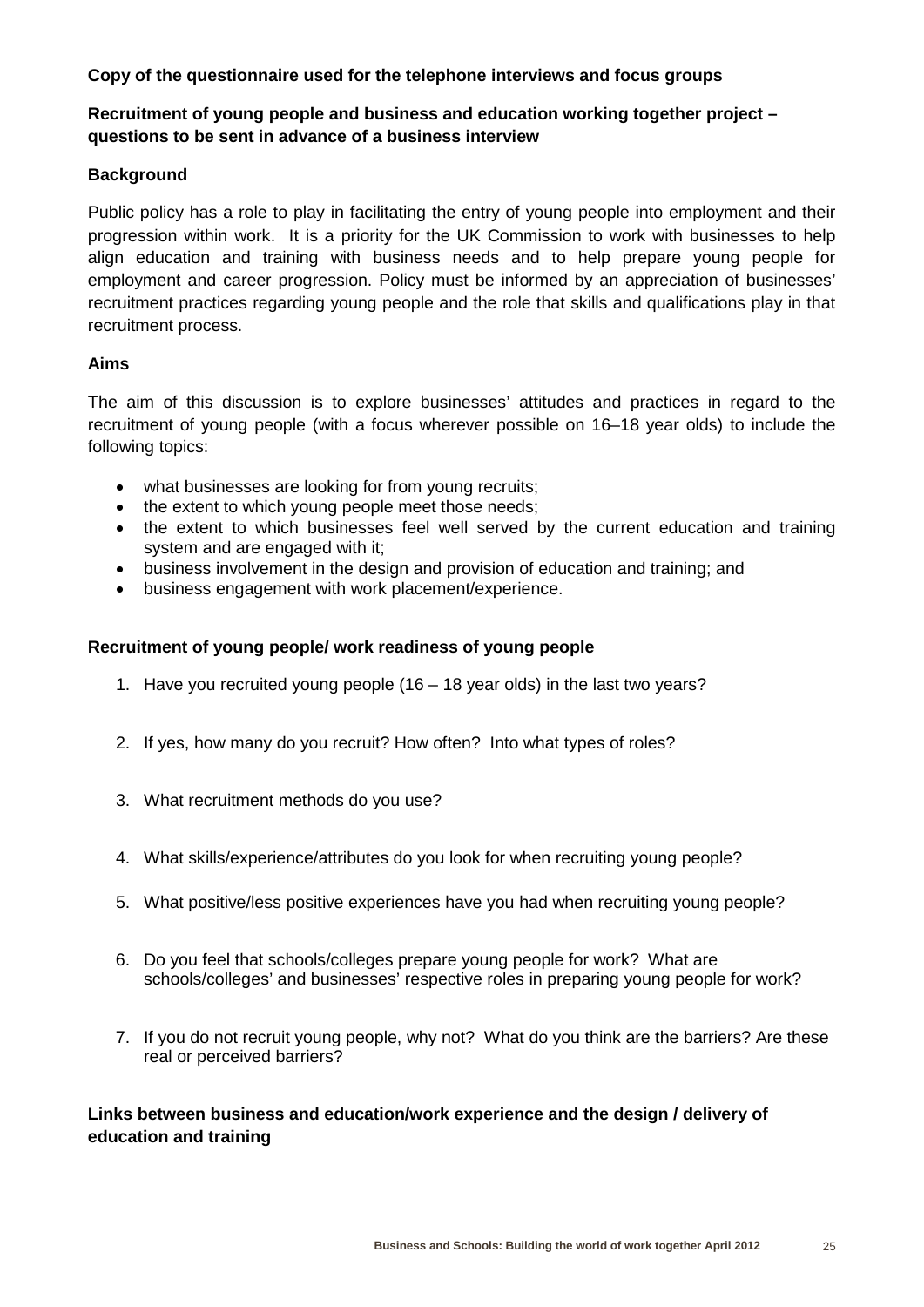- 1. Does your company carry out any work with schools or colleges? If yes, give examples.
- 2. What are the reasons and benefits for your company from doing this?
- 3. Are there any barriers/challenges?
- 4. If you offer work experience and/or internships, what are your views on your current provision? Does this meet your needs? How could this be improved?
- 5. What are the essential elements for quality work experience from your perspective?
- 6. How, if at all, has the economic downturn altered your views on work experience, placement and internships?
- 7. If your company does not carry out any work with schools and colleges, what would encourage you to do so?

**Case studies –** Would you be willing to work with us to provide a case study

Would you be happy for us to contact you further for more information for this project?

**Contacts -** Can you suggest other businesses for us to contact in relation to this project?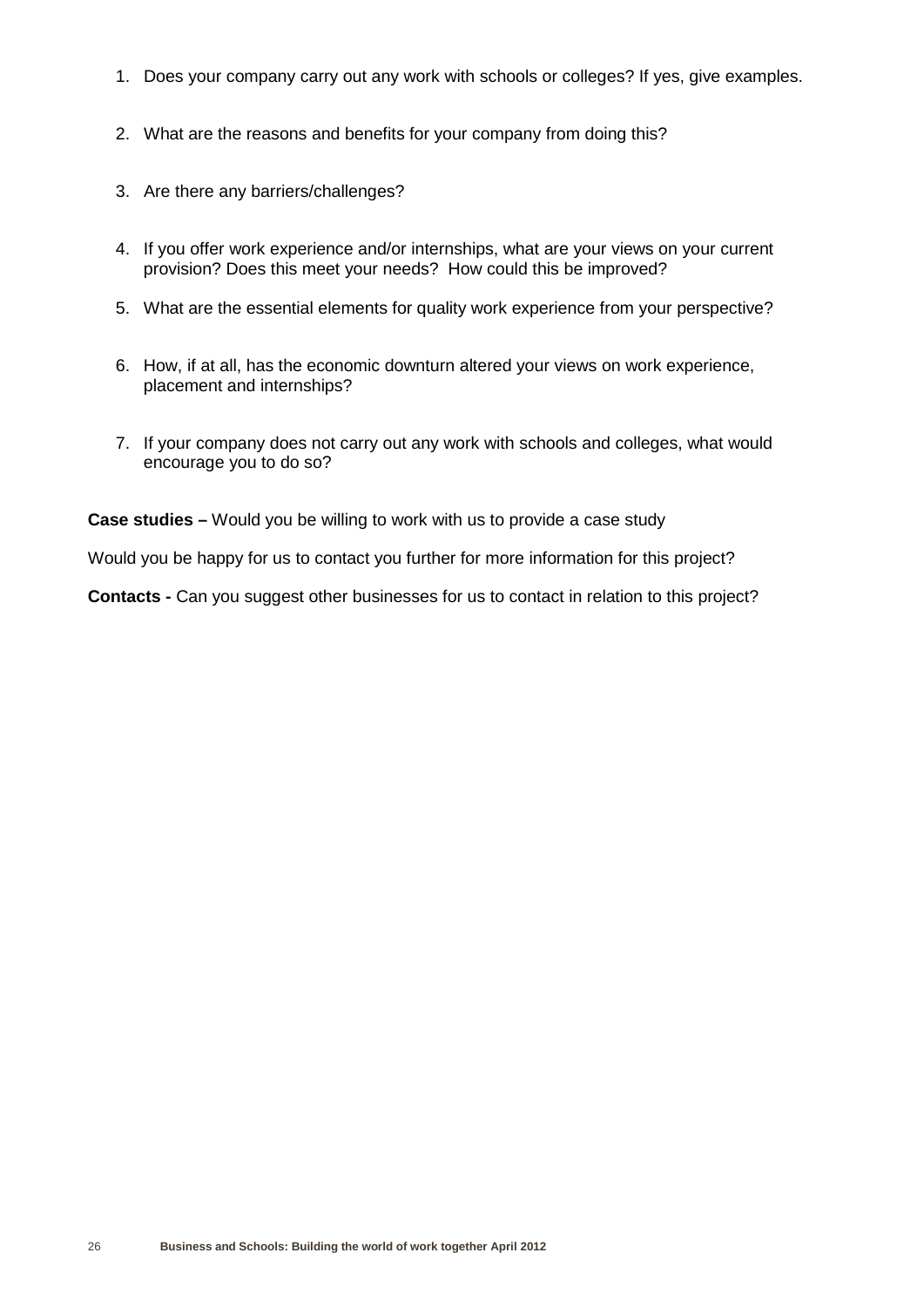## **Appendix 2**

#### **Case Study 1: Signature Leather and the Yale Glove project**

Signature Leather Ltd is a small company manufacturing a range of fashion and sporting gloves in England with near 100% of their production exported world-wide. Based in North Wales they have been working with Yale College in Wrexham to build the world of work into the delivery of education.

#### **Activity**

In the autumn of 2010, Timothy Penn was invited by Menter a Busnes to address the Business A Level students at Yale College and this resulted in a project being developed for the Business students who were tasked with looking at the issues associated with Signature Leather entering the Japanese marketplace which was a live and current area of research at Signature Leather.

As this Japanese project proved very successful, Tim decided to approach the Faculty Head responsible for Fashion & Design at Yale in order to enquire if there were grounds for a Project that would have some resonance with the course of study being undertaken by the Yale College Fashion & Design Cohort. This is an example of a pro-active approach from the business to the college. The Faculty head was very interested in developing a project and subsequently introduced Tim to the Fashion & Design lecturers who then worked together on the design of a course of study fully supported in its implementation by Menter a Busnes.

Within the project, the Fashion and Textiles students were responsible for the glove designs and technical packages. The Art & Graphic students were responsible for the illustrative work and all photographic work was done by the photography students. It was fundamental that each of the subject areas formed new links to work efficiently with each other to ensure uniformity and consistency throughout the project. The Fashion and Textile students numbered 9 and each student was invited to create and submit new glove designs which resulted in 30 plus designs for Signature Leathers consideration. The lecturer involved in leading this part of the project insisted that the students produce a technical spec pack with each glove design replicating the way new product designs are presented to manufacturers in the real world of fashion which the lecturer had previous been involved with.

In turn, Tim's commitment to these students was that one pair of their glove designs would be manufactured for each to add to their portfolio of study. One of the key elements for students studying fashion design was that Signature Leather manufactures with tools and techniques from the time of British Victorian glove manufacturing and one of the sessions undertaken at college was a presentation of the tools used (which Tim brought into College) which of course was the subject of great interest and at the same time enhanced their understanding of the heritage of traditional British manufacturing techniques.

#### **Benefit to the students and the business**

This was very well received by the students who all mentioned that having had the opportunity to work with a "real live" company as part of their course of study helped them for example in their subsequent University entrance interviews.

Tim was very impressed with the high standard of work and enthusiasm of the students and was delighted to return to Yale with a collection of 9 pairs of gloves which were formally presented to the students with an invited audience including the College Principal and local press. The collection is to be promoted by Signature Leather as The Signature Yale Collection: Designed in North Wales.

The Photography and Graphic design students had the opportunity to work on a new version of an extremely important business tool for Signature Leather that of the glove style "Line Sheet" as well as undertaking several outside photo shoots and the company will be publishing some of their work on a new update to the web site planned at this time. At the same time the Graphic Design Cohort worked on the design of glove packaging and trade stand presentation both real live issues for Signature Leather.

From Signature Leather's perspective the opportunity to have large groups of young imaginative minds focusing in on what Signature Leather are doing (in real live markets) generated some terrific design ideas and ways of looking at the marketplace from many pairs of fresh eyes. It is also very unlikely that the Yale designs that will be going into production would ever have been thought at Signature Leather so the project produced tremendous additional stimulation for the company.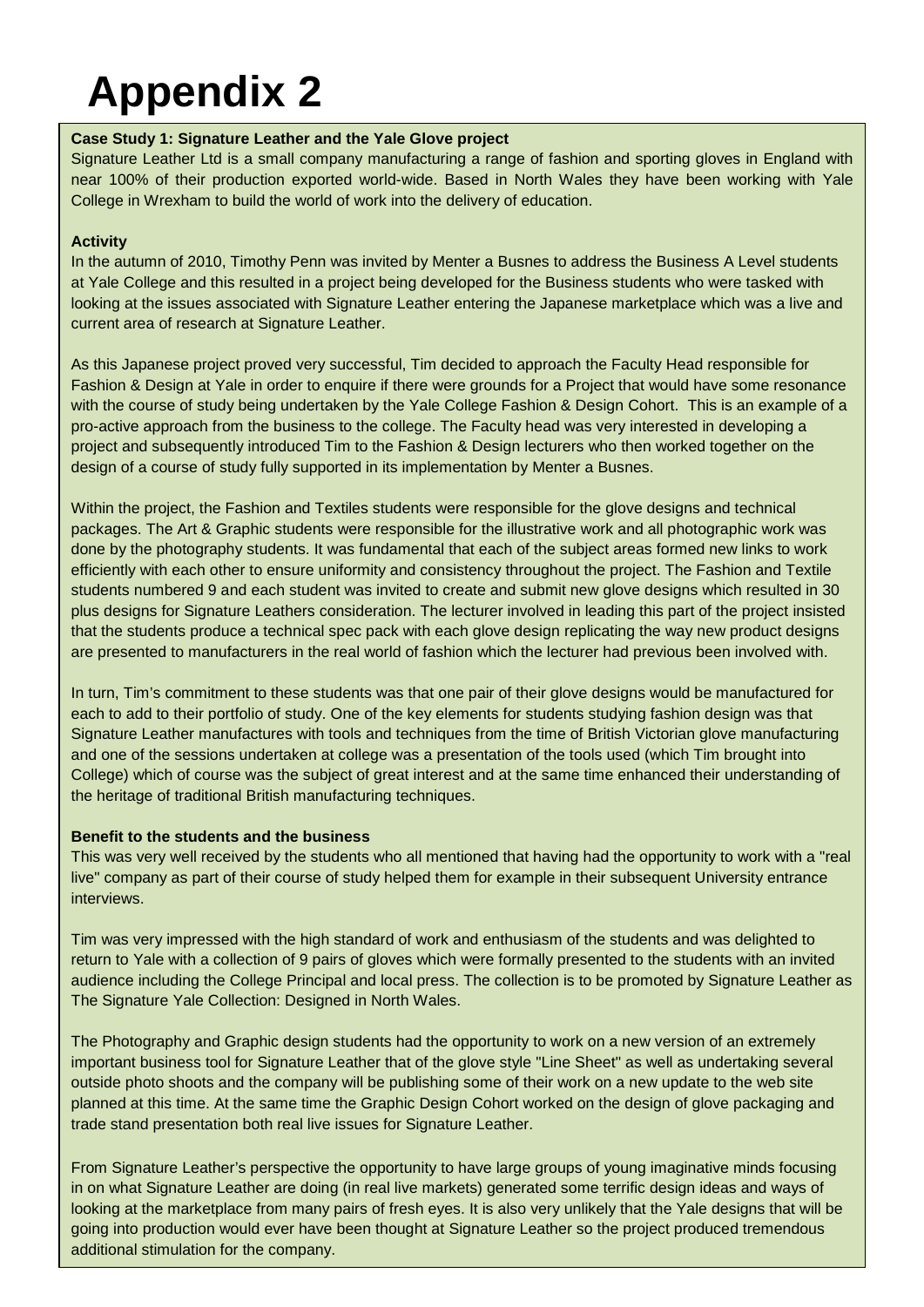#### **Case Study 2: Career Academies UK and Mears**

**Mears Group plc works in partnership with their social housing clients across the UK, to maintain, repair and upgrade homes. Their care teams also provide support to around 20,000 people across the UK. They are committed to supporting local skills development and education for employment and are working in partnership with Lambeth College's Career Academy to provide mentoring and work experience to local young people.**

#### **Activity**

Nadine Dyer is a Mears Customer and Community Manager and has been a Partner in Business for the past two years. She has recently supported her first Mentee by meeting a couple of times each term to discuss the student's progress and helping him with advice and support, for example, preparing a personal statement for his UCAS application. She also arranged for Mears to conduct mock interviews with students helping them to practice and understand the interview process.

Nadine sits on the Lambeth College Career Academy Local Advisory Board and is raising the profile of Career Academies to a wider audience within Mears.

#### **Benefits to Mears**

- Career Academies are a great community project for Mears, helping them to deliver on their promises for employment and opportunity for all.
- They are a huge benefit to local youngsters with no cost to the branches.
- All volunteers are supported by the Career Academy from the outset and 1:1 mentoring is very rewarding.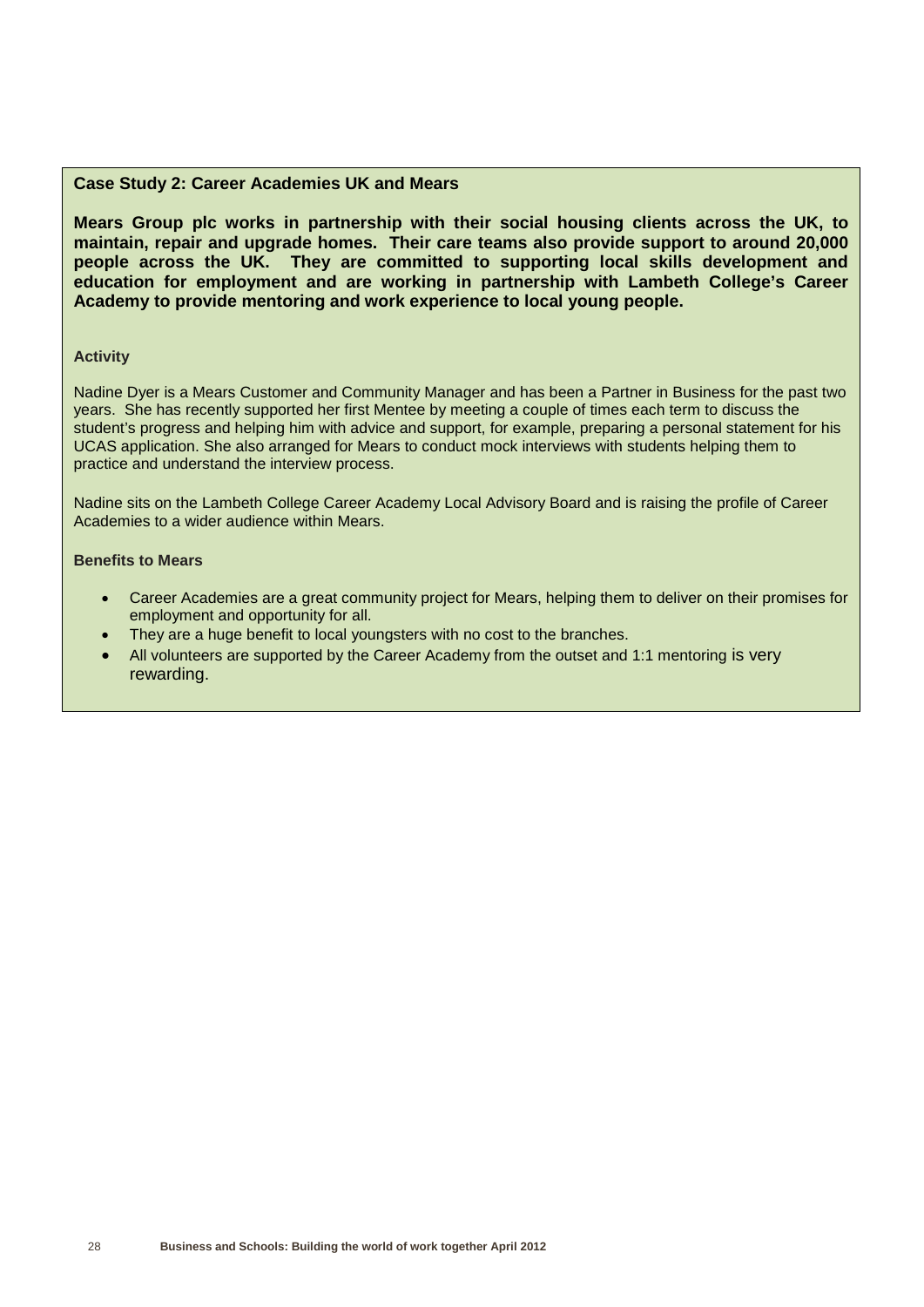# **Appendix 3**

#### **Case studies produced separately to accompany the report**

| <b>Business</b>            | <b>Topic</b>                                                                    |
|----------------------------|---------------------------------------------------------------------------------|
| <b>BAE</b> systems         | Apprenticeships                                                                 |
| Dow Corning                | Working with schools and colleges - education centre                            |
| Lovell Partnerships Ltd    | Structured work experience offered en bloc                                      |
| Magnox                     | Work experience/working with schools                                            |
| McDonald's                 | Work experience programme/school materials/presentations                        |
| <b>Rolls Royce</b>         | Apprenticeships and working with schools                                        |
| <b>Tata Steel</b>          | Working with schools and colleges                                               |
| <b>SEC Recruitment</b>     | Recruitment of young people through Apprenticeships to<br>solve a business need |
| <b>Seddon Construction</b> | Work experience                                                                 |
| <b>Siemens</b>             | "Girls into engineering" scheme in Lincoln                                      |
| Signature Leather          | Working with an individual college across a range of subject<br>areas           |
| <b>TUI Travel</b>          | Recruitment of young people and work experience                                 |
| <b>UPM Shotton Paper</b>   | Work experience/working with schools                                            |
| <b>Wates Construction</b>  | Work experience/ working with schools                                           |